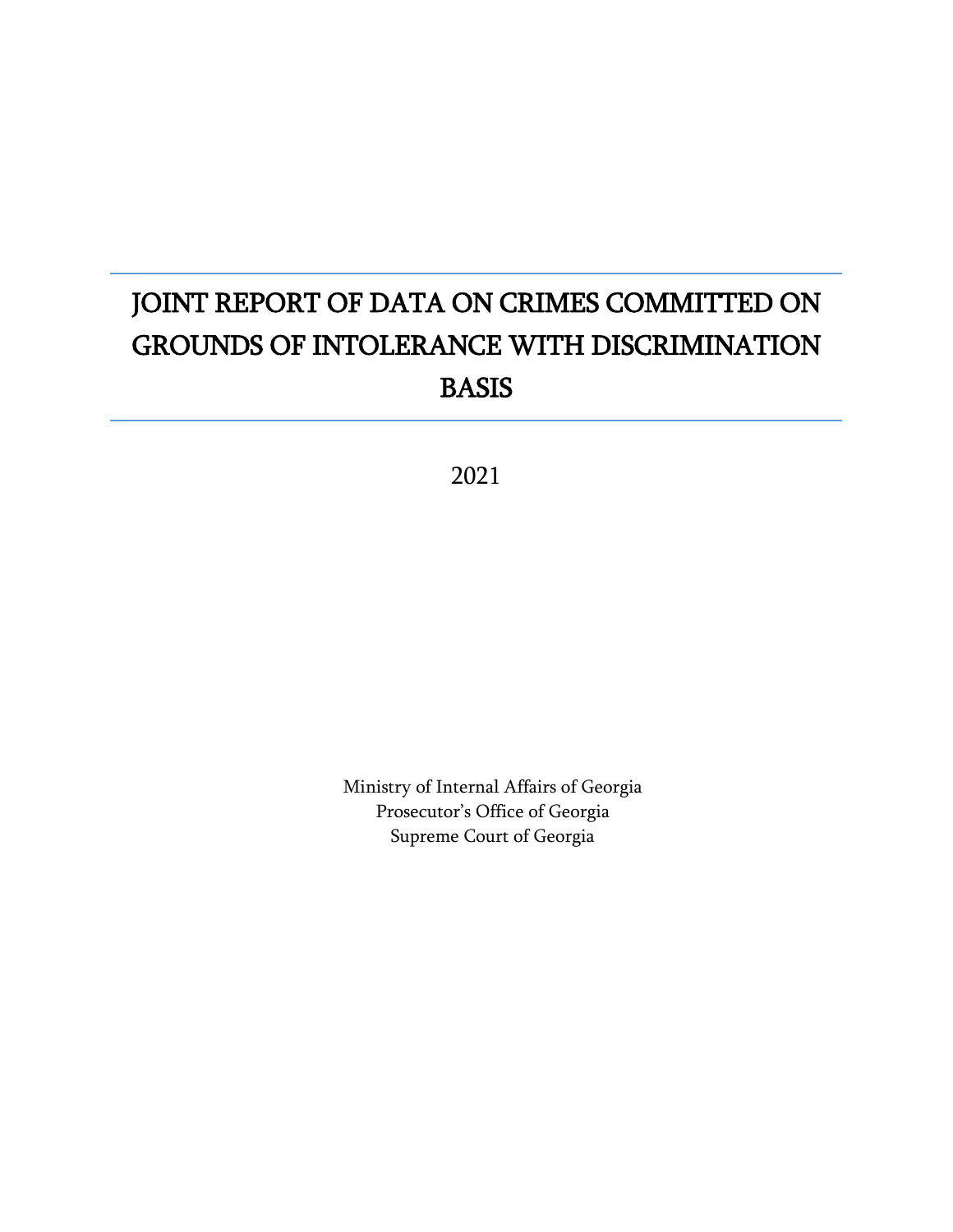### Ministry of Internal Affairs of Georgia Prosecutor's Office of Georgia Supreme Court of Georgia

# **Table of Contents**

| Initiation of investigation according to territorial distribution and sign of discrimination 3       |  |
|------------------------------------------------------------------------------------------------------|--|
| Launching Prosecution, Diversion, Termination of Prosecution, Refusal to Launch Prosecution, Victims |  |
|                                                                                                      |  |
|                                                                                                      |  |
|                                                                                                      |  |
|                                                                                                      |  |
|                                                                                                      |  |
|                                                                                                      |  |
|                                                                                                      |  |
|                                                                                                      |  |
|                                                                                                      |  |
|                                                                                                      |  |
|                                                                                                      |  |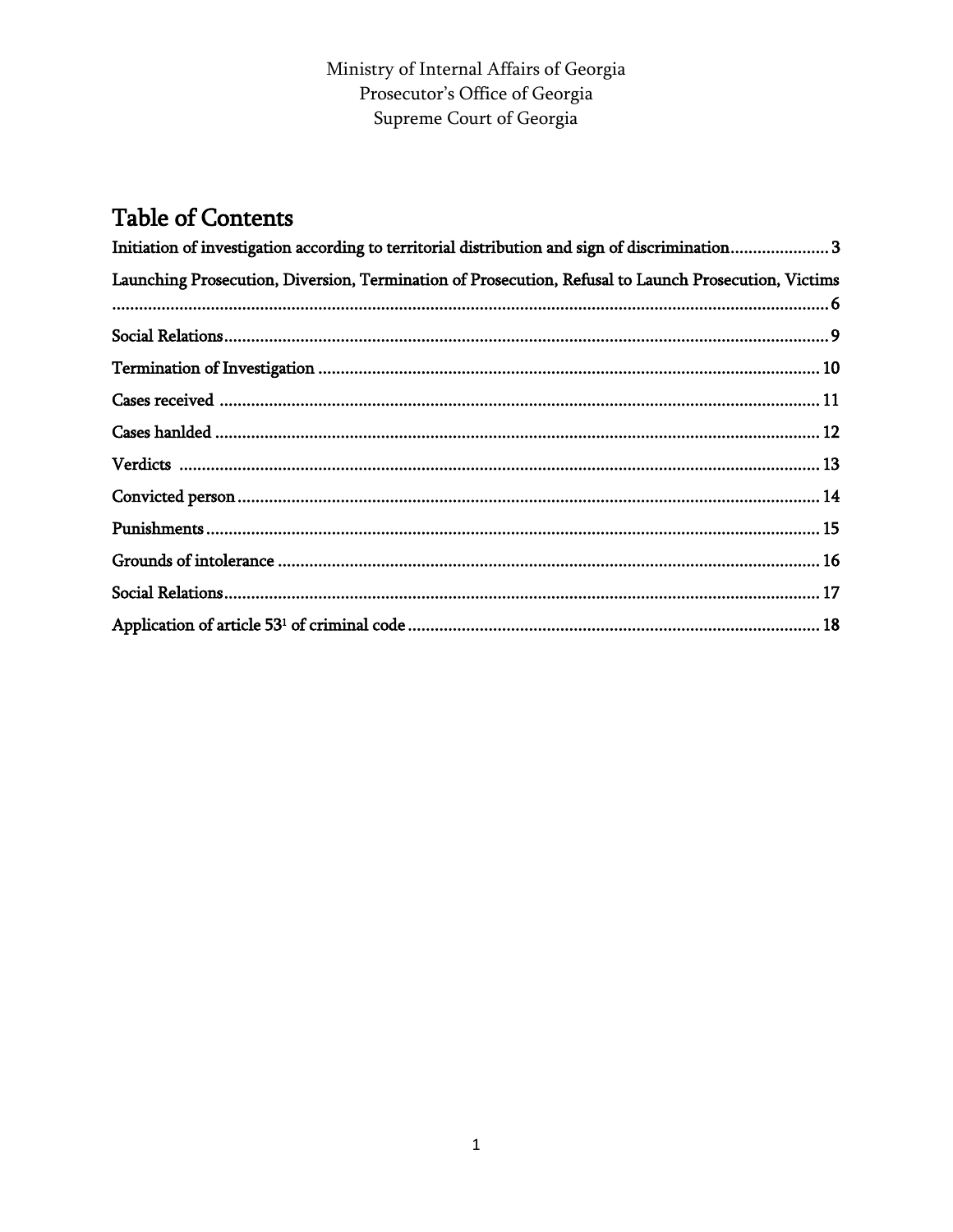| <b>Ministry of Internal Affairs of Georgia</b> |                     |                                 |                                   |                                |                     |  |  |  |
|------------------------------------------------|---------------------|---------------------------------|-----------------------------------|--------------------------------|---------------------|--|--|--|
| Table Nº1                                      |                     |                                 |                                   |                                |                     |  |  |  |
| Initiation of Investigation                    |                     |                                 |                                   |                                |                     |  |  |  |
|                                                |                     |                                 | <b>Total: 1703 Criminal Cases</b> |                                |                     |  |  |  |
| Legal                                          |                     |                                 |                                   |                                |                     |  |  |  |
| Qualification                                  | <b>Total Number</b> | <b>Territorial Distribution</b> | <b>Total Number</b>               | <b>Signs of Discrimination</b> | <b>Total Number</b> |  |  |  |
| 108                                            | $\overline{2}$      | Tbilisi                         | 520                               | gender                         | 1394                |  |  |  |
| 115                                            | 18                  | Abkhazia                        | 1                                 | gender identity                | 48                  |  |  |  |
| 117                                            | 5                   | Adjara                          | 285                               | sexual orientation             | 58                  |  |  |  |
| 118                                            | $\overline{2}$      | Kakheti                         | 80                                | sex                            | $\mathsf 0$         |  |  |  |
| 120                                            | 5                   | Shida Kartli                    | 41                                | age                            | $\mathbf{1}$        |  |  |  |
| 124                                            | $\mathbf{1}$        | Kvemo Kartli                    | 206                               | disability                     | 18                  |  |  |  |
| 126                                            | 220                 | Imereti                         | 246                               | race1)                         | 53                  |  |  |  |
| 137                                            | 53                  | Guria                           | 74                                | religion                       | 19                  |  |  |  |
| 138                                            | 12                  | Samegrelo-Zemo Svaneti          | 72                                | political or other view        | 69                  |  |  |  |
| 139                                            | $\mathbf{1}$        | Samtskhe-Javakheti              | 41                                | social affiliation             | 3                   |  |  |  |
| 140                                            | 53                  | Racha-Lechkhumi and Kvemo Svar  | 4                                 | place of residence             | 0                   |  |  |  |
| 143                                            | 17                  | Mtskheta-Mtianeti               | 24                                | property or social status      | $\pmb{0}$           |  |  |  |
| 144                                            | $\overline{2}$      | Patrol Police                   | 109                               | other signs of discrimination  | 38                  |  |  |  |
| 150                                            | $\overline{7}$      | CCPD2)                          | 0                                 | national origin / gender       | $\mathbf{1}$        |  |  |  |
| 151                                            | 122                 | <b>Border Police</b>            | $\mathsf 0$                       | disability / gender            | $\mathbf{1}$        |  |  |  |
| 154                                            | 5                   |                                 |                                   |                                |                     |  |  |  |
| 156                                            | $\mathbf 2$         |                                 |                                   |                                |                     |  |  |  |
| 157                                            | 4                   |                                 |                                   |                                |                     |  |  |  |
| 160                                            | $\overline{2}$      |                                 |                                   |                                |                     |  |  |  |
| 177                                            | $\overline{2}$      |                                 |                                   |                                |                     |  |  |  |
| 178                                            | $\mathbf{1}$        |                                 |                                   |                                |                     |  |  |  |
| 180                                            | $1\,$               |                                 |                                   |                                |                     |  |  |  |
| 181                                            | 4                   |                                 |                                   |                                |                     |  |  |  |
| 187                                            | 30                  |                                 |                                   |                                |                     |  |  |  |
| 188                                            | $\mathbf 1$         |                                 |                                   |                                |                     |  |  |  |
| 225                                            | $\mathbf{1}$        |                                 |                                   |                                |                     |  |  |  |
| 360                                            | $\mathbf{1}$        |                                 |                                   |                                |                     |  |  |  |
| 363                                            | $\mathbf{1}$        |                                 |                                   |                                |                     |  |  |  |
| 372                                            | $\mathbf{1}$        |                                 |                                   |                                |                     |  |  |  |
| 157'; 11' - 151                                | $\mathbf{1}$        |                                 |                                   |                                |                     |  |  |  |
| $11' - 381'$                                   | 23                  |                                 |                                   |                                |                     |  |  |  |
| $11 - 126$                                     | $\overline{2}$      |                                 |                                   |                                |                     |  |  |  |
| $11' - 151$                                    | 108                 |                                 |                                   |                                |                     |  |  |  |
| $11' - 151'$                                   | 5                   |                                 |                                   |                                |                     |  |  |  |
| 11' - 151; 126'                                | 73                  |                                 |                                   |                                |                     |  |  |  |
| 11' - 151; 126'; 126'                          | $\mathbf{1}$        |                                 |                                   |                                |                     |  |  |  |
| 11'; 126'                                      | $\mathbf{1}$        |                                 |                                   |                                |                     |  |  |  |
| $11' - 115$                                    | $\mathbf{1}$        |                                 |                                   |                                |                     |  |  |  |
| $11' - 115$ ; $126'$                           | $\mathbf{1}$        |                                 |                                   |                                |                     |  |  |  |
| $11' - 117$                                    | $\mathbf{2}$        |                                 |                                   |                                |                     |  |  |  |
| $11' - 118$                                    | $\mathbf{1}$        |                                 |                                   |                                |                     |  |  |  |
| $11' - 120$                                    | 3                   |                                 |                                   |                                |                     |  |  |  |
| $11' - 126'$                                   | $\mathbf{2}$        |                                 |                                   |                                |                     |  |  |  |
| 11' - 126'; 151                                | $\mathbf{1}$        |                                 |                                   |                                |                     |  |  |  |
| $11' - 140$                                    | 23                  |                                 |                                   |                                |                     |  |  |  |
| $11' - 144'$                                   | $\mathbf{1}$        |                                 |                                   |                                |                     |  |  |  |
| $11' - 150$                                    | $\overline{2}$      |                                 |                                   |                                |                     |  |  |  |
| $11' - 150'$                                   | $\overline{2}$      |                                 |                                   |                                |                     |  |  |  |
| 11' - 150; 126'                                | $\mathbf{2}$        |                                 |                                   |                                |                     |  |  |  |
| ${\bf 11' \cdot 151'};$ ${\bf 11' \cdot 151}$  | $\mathbf{1}$        |                                 |                                   |                                |                     |  |  |  |
| $11' - 151$ ; $11' - 381'$                     | $\mathbf{1}$        |                                 |                                   |                                |                     |  |  |  |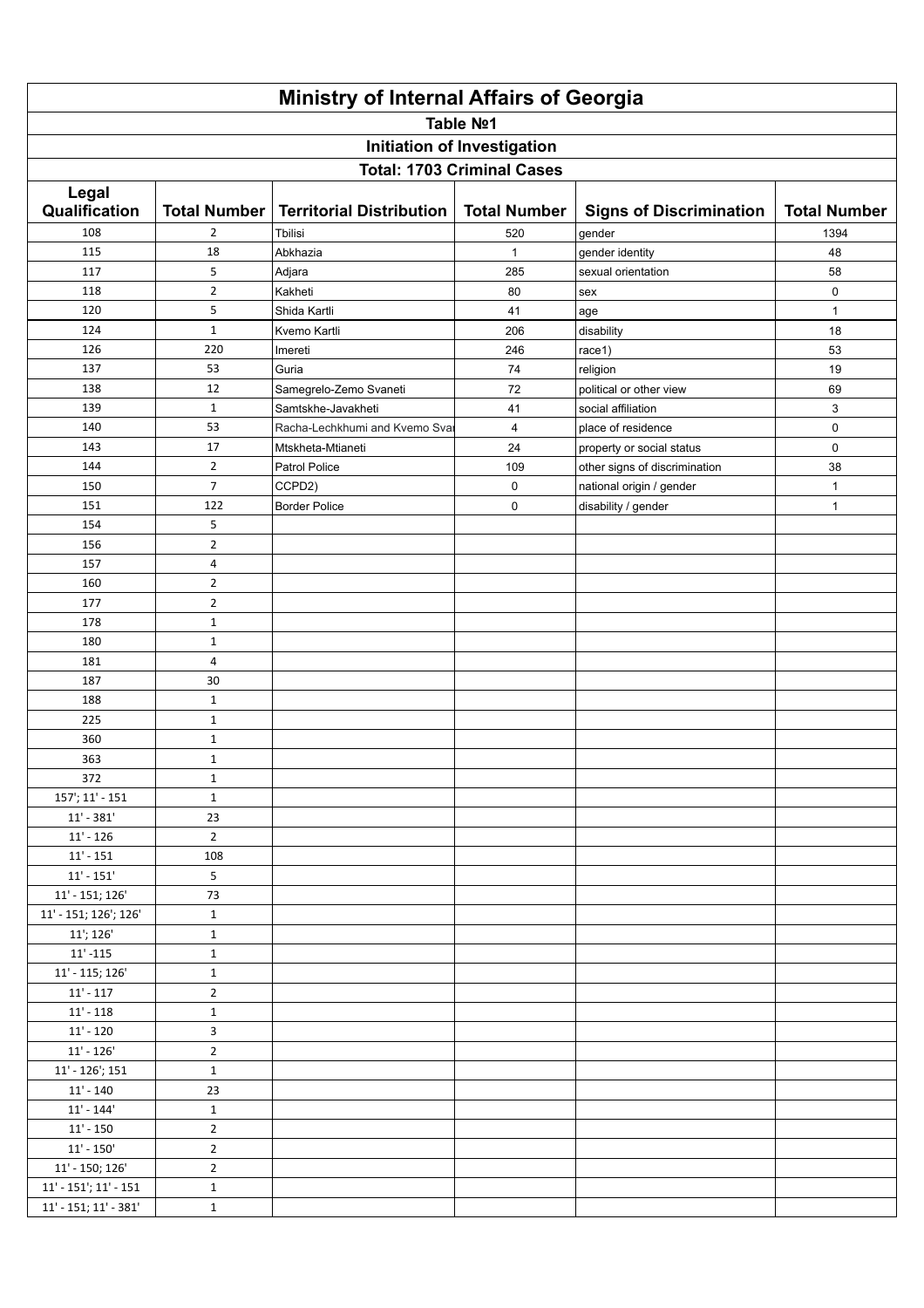| $11' - 151$ ; 381'               | $\mathbf{1}$   |  |  |
|----------------------------------|----------------|--|--|
| $11' - 187$                      | 3              |  |  |
| $11' - 187$ ; $11' - 151$        | $\mathbf 1$    |  |  |
| $11' - 19 - 109$                 | $\mathbf{1}$   |  |  |
| $11'$ -19 -109; 11' - 109        | $\mathbf{1}$   |  |  |
| $11' - 381'$ ; 19 - 177          | $\mathbf{1}$   |  |  |
| 120; 236                         | $\mathbf{1}$   |  |  |
|                                  |                |  |  |
| 120; 151                         | $\mathbf 1$    |  |  |
| 126'                             | 658            |  |  |
| $126$ '; $11'$ - $381'$          | $\overline{2}$ |  |  |
| 126'; 11' - 138; 11' -<br>151    | $\mathbf{1}$   |  |  |
| $126$ '; 11' - 151; 11' -<br>187 | $\mathbf{1}$   |  |  |
| $126$ '; $11'$ - $187$           | $\mathbf{1}$   |  |  |
| 126; 126'                        | $\mathbf{1}$   |  |  |
| 126'; 126'                       | $\mathbf 1$    |  |  |
| 126'; 137; 140                   | $\mathbf 1$    |  |  |
| 126; 137; 150'; 151;<br>151'     | $\mathbf{1}$   |  |  |
| 126'; 138                        | $\mathbf 2$    |  |  |
| 126'; 140                        | $\overline{2}$ |  |  |
| 126'; 140; 151                   | $\mathbf 1$    |  |  |
|                                  | 15             |  |  |
| 126; 151                         |                |  |  |
| 126'; 151                        | 8              |  |  |
| 126'; 151'                       | $\mathbf 1$    |  |  |
| 126; 151; 150; 265               | $\mathbf 1$    |  |  |
| 126; 154                         | $\mathbf{3}$   |  |  |
| 126; 187                         | 5              |  |  |
| 126; 187; 154                    | $\mathbf 1$    |  |  |
| 126'; 236                        | $\overline{2}$ |  |  |
| 137; 115                         | $\mathbf 1$    |  |  |
| 137; 126                         | $\mathbf 1$    |  |  |
| 137; 126'                        | $\mathbf 1$    |  |  |
| 137; 126; 151; 157'              | $\mathbf 1$    |  |  |
| 137; 126'; 381'                  | $\mathbf 1$    |  |  |
| 137; 138                         | $\mathbf{1}$   |  |  |
| 137; 140                         | $\mathbf 1$    |  |  |
| 137; 143; 151; 126'              | $\mathbf 1$    |  |  |
| 137; 151                         | $\overline{2}$ |  |  |
| 137; 177; 151; 150               | $\mathbf 1$    |  |  |
| 138; 126                         | $\mathbf 1$    |  |  |
| 138; 126; 151                    | $\mathbf 1$    |  |  |
| 138; 239                         | $\mathbf 1$    |  |  |
| 139; 126; 381'                   | $\mathbf 1$    |  |  |
| 139; 157'                        | $\mathbf 2$    |  |  |
| 140; 143                         | $\mathbf 1$    |  |  |
| 140; 151                         | $\mathbf 1$    |  |  |
| 141; 126'                        | $\mathbf 1$    |  |  |
| 150'                             | $\,6\,$        |  |  |
| $151^\circ$                      | 29             |  |  |
| 151; 139                         | $\mathbf 1$    |  |  |
| 151; 150                         | $\mathbf 1$    |  |  |
| 151; 151'                        | $\mathbf 1$    |  |  |
| 151'; 157                        | $\mathbf 1$    |  |  |
| 151'; 157; 151; 180              | $\mathbf 1$    |  |  |
| 151; 187                         | $\overline{5}$ |  |  |
| 151; 381'                        | $\mathbf 2$    |  |  |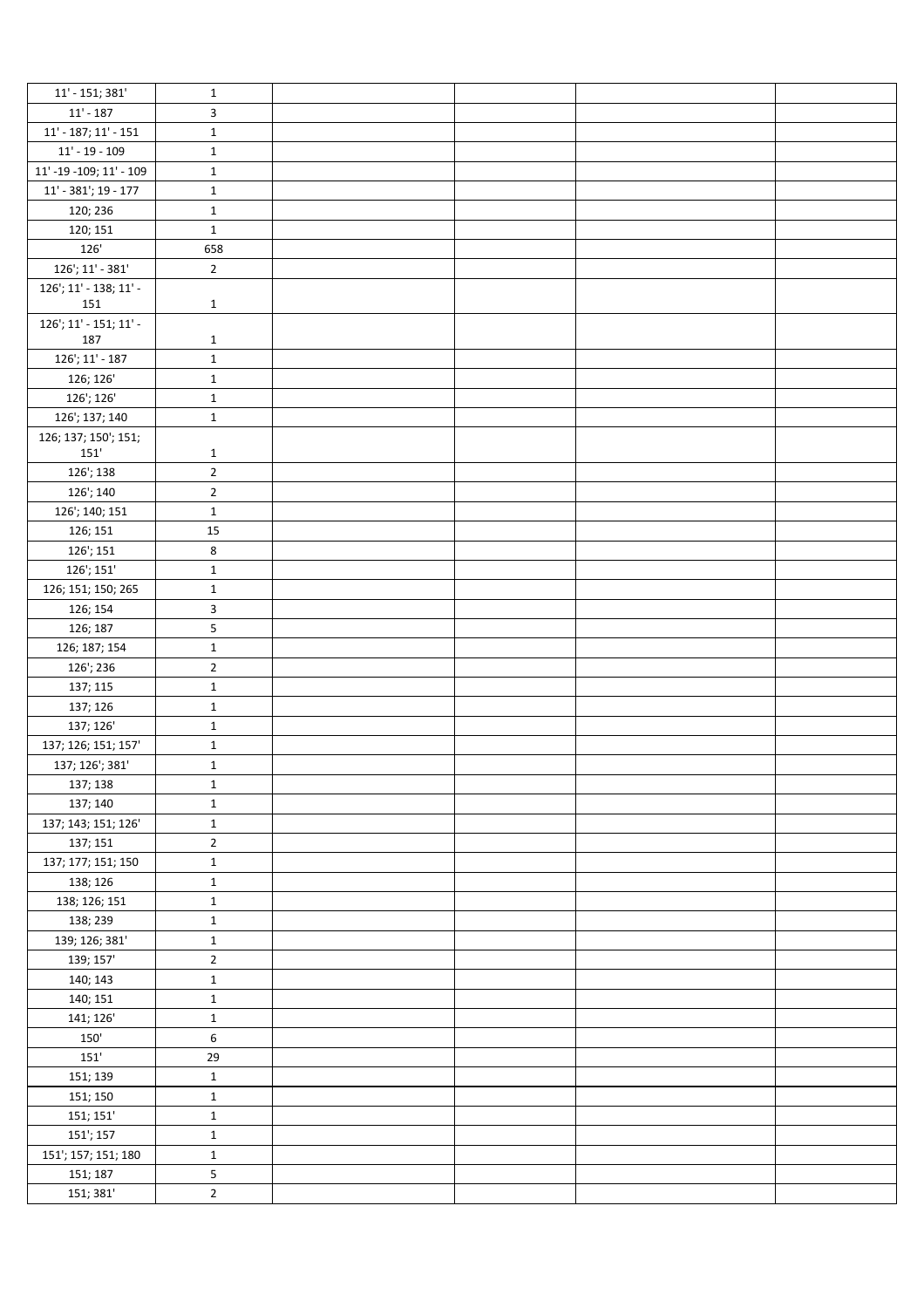| 156; 239                                                         | $\overline{2}$ |  |  |  |  |  |
|------------------------------------------------------------------|----------------|--|--|--|--|--|
| 157                                                              | 15             |  |  |  |  |  |
| 157'; 126'; 151                                                  | $\mathbf{1}$   |  |  |  |  |  |
| 157'; 151                                                        | $\mathbf{1}$   |  |  |  |  |  |
| 157; 284                                                         | $\mathbf{1}$   |  |  |  |  |  |
| 160; 225; 156                                                    | $\mathbf{1}$   |  |  |  |  |  |
| 162'                                                             | 3              |  |  |  |  |  |
| 162'; 154                                                        | $\mathbf{1}$   |  |  |  |  |  |
| 177; 137                                                         | $\mathbf{1}$   |  |  |  |  |  |
| 178; 120                                                         | $\mathbf{1}$   |  |  |  |  |  |
| 178; 126; 238'                                                   | $\mathbf{1}$   |  |  |  |  |  |
| 178; 178                                                         | $\mathbf{1}$   |  |  |  |  |  |
| $18 - 108$                                                       | $\mathbf{1}$   |  |  |  |  |  |
| 187; 126'                                                        | $\mathbf{1}$   |  |  |  |  |  |
| 187; 236                                                         | $\overline{2}$ |  |  |  |  |  |
| 19 - 137                                                         | $10\,$         |  |  |  |  |  |
| 19 - 160; 11' - 187                                              | $\mathbf{1}$   |  |  |  |  |  |
| 225; 156; 154                                                    | 4              |  |  |  |  |  |
| 236; 126                                                         | $\mathbf{1}$   |  |  |  |  |  |
| 353'                                                             | 3              |  |  |  |  |  |
| 381'                                                             | 32             |  |  |  |  |  |
| 381'; 126                                                        | $1\,$          |  |  |  |  |  |
| 1) Skin color, language, citizenship, national and ethnic origin |                |  |  |  |  |  |

2) Central Criminal Police Department

Note: Criminal cases subject to jurisdiction of the Patrol Police of the Ministry of Internal Affairs of Georgia and Departments of the Central Criminal Police, as well as the State Sub-Agency - Border Police<br>of Georgia, i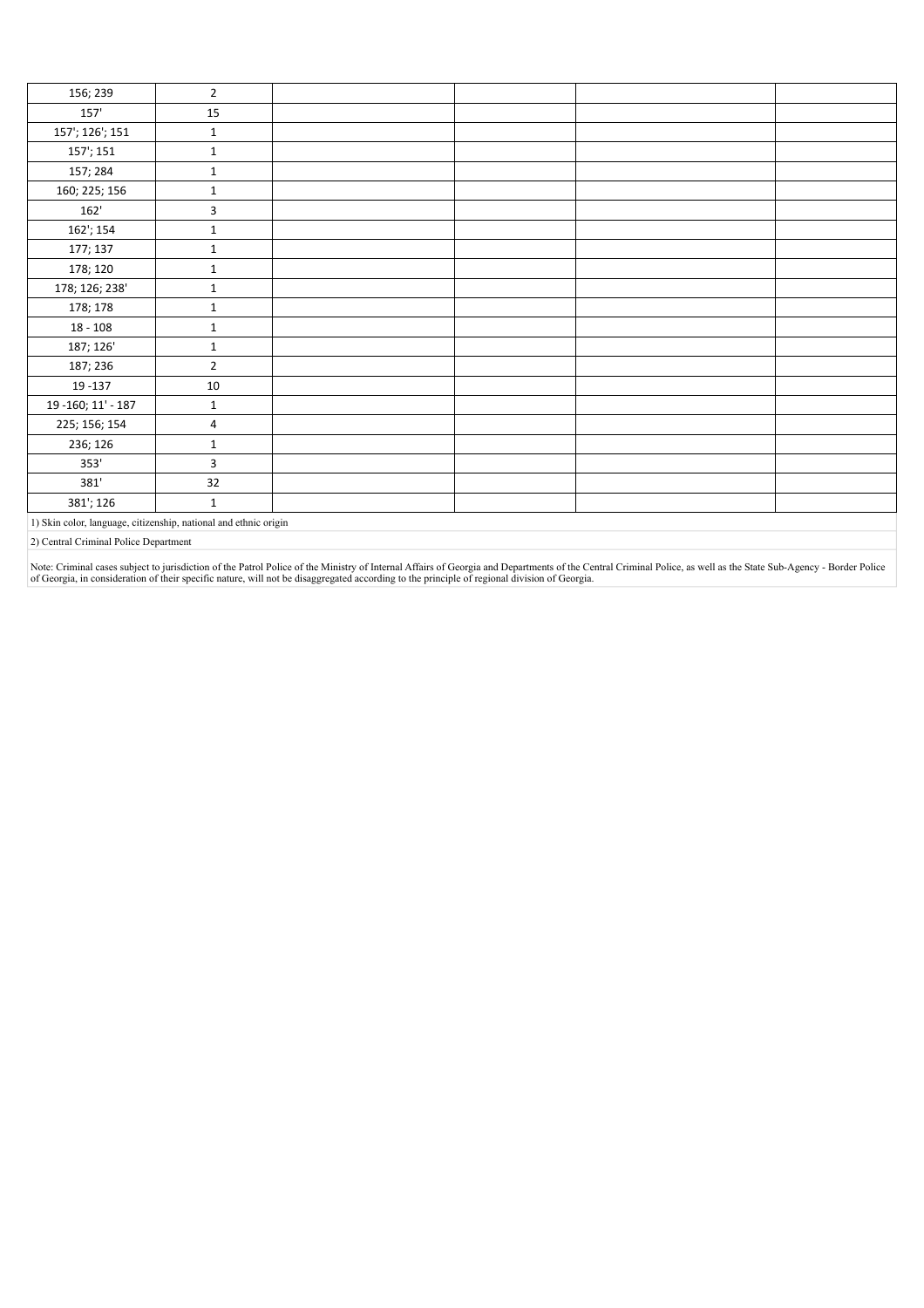#### Prosecutor's Office of Georgia

#### Launching Prosecution / Diversion / Termination of Prosecution / Refusal to Launch Prosecution / Granting the Victim Status

| ı<br>1<br>w<br>г<br>٧ |  |
|-----------------------|--|
|-----------------------|--|

|               |                                                                     | Launching Prosecution | Diversion      | Termination of<br>Prosecution | Refusal to Launch<br>Prosecution | <b>Granting the Victim</b><br><b>Status</b> |
|---------------|---------------------------------------------------------------------|-----------------------|----------------|-------------------------------|----------------------------------|---------------------------------------------|
|               | <b>Total Number</b>                                                 | 834                   | 8              | 3                             | 6                                | 895                                         |
| Person        | In case on which investigation commenced in the reporting<br>period | 805                   | $\overline{1}$ | 3                             | $\mathbf{1}$                     | 864                                         |
|               | Natural person                                                      | 834                   | 8              | 3                             | 6                                | 893                                         |
|               | Legal entity                                                        | $\mathbf{0}$          | $\mathbf{0}$   | $\mathbf 0$                   | $\bf{0}$                         | $\overline{2}$                              |
| Sex           | Female                                                              | $\overline{7}$        | 6              | $\mathbf{0}$                  | 6                                | 757                                         |
|               | Male                                                                | 827                   | $\overline{2}$ | 3                             | $\bf{0}$                         | 136                                         |
|               | 14 to 18 years                                                      | $\mathbf{3}$          | $\mathbf{1}$   | $\mathbf{1}$                  | $\bf{0}$                         | $\cdots$                                    |
| ${\rm Age}^1$ | Above 18 years                                                      | 831                   | $\overline{7}$ | $\overline{2}$                | 6                                | $\cdots$                                    |
|               | under 18                                                            | $\cdots$              | $\cdots$       | $\cdots$                      | $\cdots$                         | 90                                          |
| ${\rm Age}^2$ | 18 to 60 years                                                      | $\cdots$              | $\cdots$       | $\cdots$                      | $\cdots$                         | 778                                         |
|               | Over 60 years                                                       | $\cdots$              | $\cdots$       | $\cdots$                      | $\cdots$                         | 25                                          |
|               | 108                                                                 | $\mathbf 0$           | $\mathbf{0}$   | $\Omega$                      | $\mathbf{0}$                     | $\overline{2}$                              |
|               | 108, 19 109                                                         | $\overline{2}$        | $\bf{0}$       | $\mathbf{0}$                  | $\mathbf{0}$                     | $\mathbf{0}$                                |
|               | 19, 109                                                             | $\mathbf{1}$          | $\mathbf{0}$   | $\mathbf{0}$                  | $\mathbf{0}$                     | 6                                           |
|               | 11' 19 109                                                          | 3                     | $\mathbf 0$    | $\mathbf{0}$                  | $\mathbf{0}$                     | 5                                           |
|               | 11' 109                                                             | $\mathbf{0}$          | $\mathbf 0$    | $\mathbf{0}$                  | $\mathbf{0}$                     | $\overline{2}$                              |
|               | 11' 19 109, 11' 109                                                 | $\mathbf{1}$          | $\mathbf{0}$   | $\mathbf{0}$                  | $\mathbf 0$                      | $\mathbf{0}$                                |
|               | 115                                                                 | $\overline{2}$        | $\mathbf{0}$   | $\mathbf{0}$                  | $\mathbf 0$                      | $\overline{2}$                              |
|               | 115, 137                                                            | $\mathbf 0$           | $\mathbf{0}$   | $\mathbf{1}$                  | $\mathbf{0}$                     | $\mathbf{1}$                                |
|               | 115, 139, 144"', 151', 157', 381'                                   | $\mathbf{1}$          | $\mathbf{0}$   | $\mathbf{0}$                  | $\mathbf{0}$                     | $\mathbf{1}$                                |
|               | $11'$ 115                                                           | $\overline{4}$        | $\mathbf{0}$   | $\mathbf{0}$                  | $\mathbf{0}$                     | $\overline{4}$                              |
|               | 11' 115, 11' 144', 11' 151'                                         | $\mathbf{1}$          | $\mathbf{0}$   | $\mathbf{0}$                  | $\mathbf{0}$                     |                                             |
|               | 117                                                                 | $\overline{2}$        | $\mathbf{0}$   | $\mathbf{0}$                  | $\mathbf{0}$                     | 3                                           |
|               | $11'$ 117                                                           | $\mathbf{1}$          | $\mathbf 0$    | $\mathbf{0}$                  | $\mathbf{0}$                     | $\overline{1}$                              |
|               | 118                                                                 | $\overline{2}$        | $\mathbf 0$    | $\mathbf{0}$                  | $\mathbf{0}$                     | $\overline{2}$                              |
|               | 11' 118                                                             | $\mathbf{1}$          | $\mathbf{0}$   | $\mathbf{0}$                  | $\mathbf{0}$                     | -1                                          |
|               | 11' 118, 11' 151'                                                   | $\mathbf{1}$          | $\mathbf{0}$   | $\mathbf{0}$                  | $\mathbf{0}$                     | -1                                          |
|               | 120                                                                 | 5                     | $\mathbf{0}$   | $\mathbf{0}$                  | $\mathbf{0}$                     | 5                                           |
|               | 11'120                                                              | $\overline{4}$        | $\mathbf{0}$   | $\mathbf{0}$                  | $\mathbf{0}$                     | $\overline{4}$                              |
|               | 126                                                                 | 61                    | $\,$ 3 $\,$    | $\overline{2}$                | $\mathbf{1}$                     | 65                                          |
|               | 11' 126                                                             | 30                    | $\mathbf{0}$   | $\mathbf{0}$                  | $\boldsymbol{0}$                 | 30                                          |
|               | 126'                                                                | 242                   | $\mathbf{0}$   | $\mathbf{0}$                  | $\bf{0}$                         | 248                                         |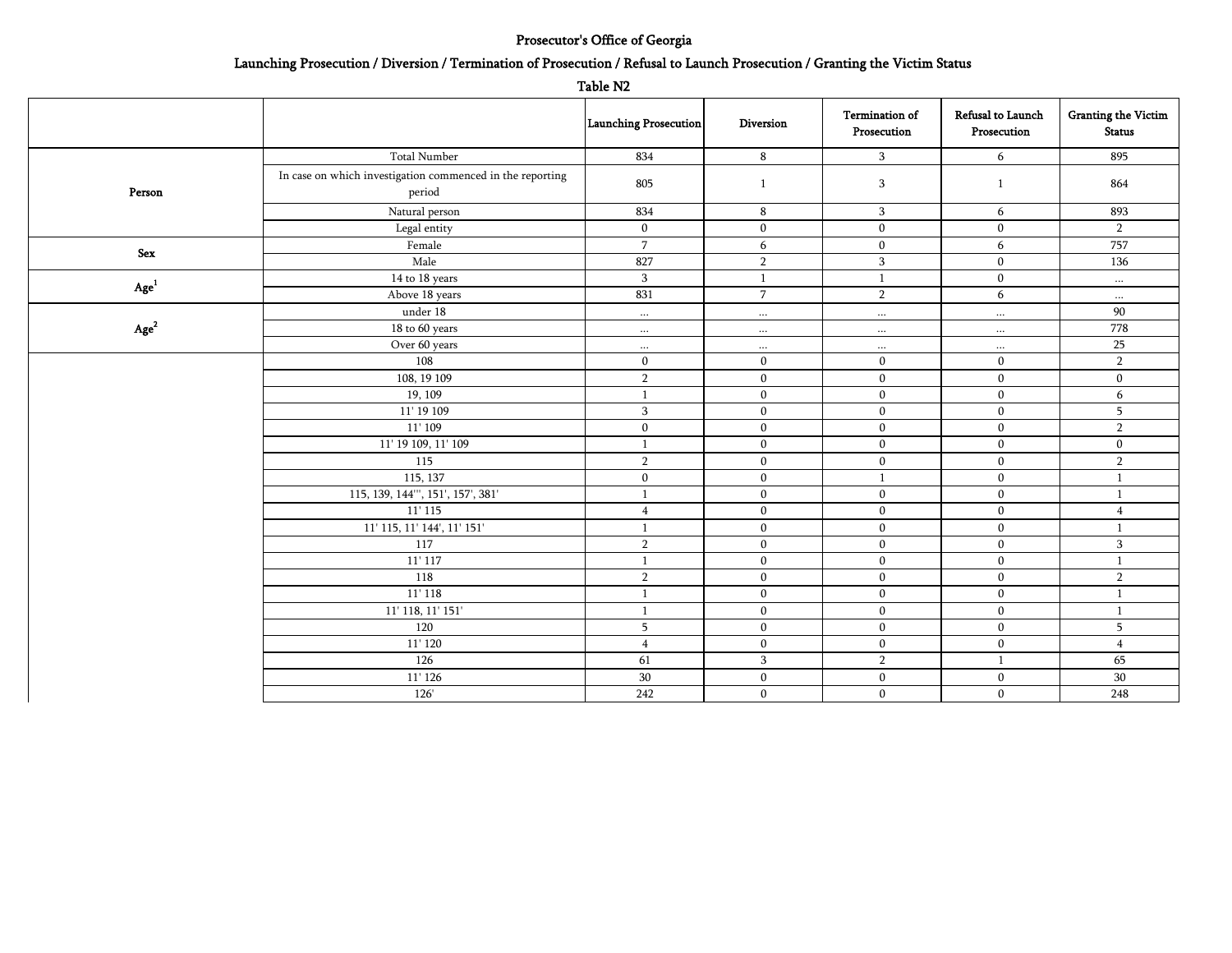|                                           | 126', 11' 151        | 218             | $\bf{0}$                | $\boldsymbol{0}$ | $\boldsymbol{0}$ | 223                      |
|-------------------------------------------|----------------------|-----------------|-------------------------|------------------|------------------|--------------------------|
|                                           | 137                  | 6               | $\boldsymbol{0}$        | $\boldsymbol{0}$ | $\mathbf{0}$     | 6                        |
|                                           | 137, 143             | $\mathbf{1}$    | $\boldsymbol{0}$        | $\boldsymbol{0}$ | $\boldsymbol{0}$ | $\mathbf{1}$             |
|                                           | 137, 143, 150', 151' | $\overline{2}$  | $\boldsymbol{0}$        | $\boldsymbol{0}$ | $\overline{0}$   | $\sqrt{2}$               |
|                                           | 137, 157             | $\mathbf{1}$    | $\boldsymbol{0}$        | $\boldsymbol{0}$ | $\boldsymbol{0}$ | $\,1\,$                  |
|                                           | $11'$ 137            | $\overline{2}$  | $\boldsymbol{0}$        | $\overline{0}$   | $\overline{0}$   | $\overline{2}$           |
|                                           | 11' 137, 11' 151'    | $\mathbf{1}$    | $\bf{0}$                | $\overline{0}$   | $\overline{0}$   | $\mathbf{1}$             |
|                                           | 11' 137, 11' 381'    | $\overline{2}$  | $\boldsymbol{0}$        | $\overline{0}$   | $\overline{0}$   | $\sqrt{2}$               |
|                                           | 138                  | $\,$ 3 $\,$     | $\mathbf 0$             | $\boldsymbol{0}$ | $\mathbf{0}$     | $\sqrt{3}$               |
|                                           | 139                  | $\mathbf{1}$    | $\overline{0}$          | $\overline{0}$   | $\overline{0}$   | $\mathbf{1}$             |
|                                           | 139, 151'            | $\mathbf{1}$    | $\bf{0}$                | $\boldsymbol{0}$ | $\boldsymbol{0}$ | $\mathbf{1}$             |
| Legal qualification (under Article of the | 139, 151', 157'      | $\mathbf{1}$    | $\overline{0}$          | $\overline{0}$   | $\overline{0}$   | $\mathbf{1}$             |
| Criminal Code of Georgia)                 | 139, 157             | $\mathbf{1}$    | $\bf{0}$                | $\boldsymbol{0}$ | $\boldsymbol{0}$ | $\mathbf{1}$             |
|                                           | 11' 139              | $\mathbf{1}$    | $\overline{0}$          | $\boldsymbol{0}$ | $\overline{0}$   | $\mathbf{1}$             |
|                                           | 140, 141             | $\mathbf{1}$    | $\boldsymbol{0}$        | $\boldsymbol{0}$ | $\mathbf{0}$     | $\mathbf{1}$             |
|                                           | 11'140               | $\mathbf{1}$    | $\bf{0}$                | $\boldsymbol{0}$ | $\boldsymbol{0}$ | $\mathbf{1}$             |
|                                           | 143                  | $10\,$          | $\mathbf{0}$            | $\boldsymbol{0}$ | $\boldsymbol{0}$ | $\sqrt{3}$               |
|                                           | 143, 150'            | $\mathbf{1}$    | $\overline{0}$          | $\boldsymbol{0}$ | $\boldsymbol{0}$ | $\overline{0}$           |
|                                           | 143, 151'            | $\mathbf{1}$    | $\boldsymbol{0}$        | $\boldsymbol{0}$ | $\mathbf{0}$     | $\mathbf{1}$             |
|                                           | 11' 144'             | $\overline{2}$  | $\mathbf{0}$            | $\boldsymbol{0}$ | $\mathbf{0}$     | $\overline{2}$           |
|                                           | $11'$ $144'''$       | $\overline{2}$  | $\boldsymbol{0}$        | $\boldsymbol{0}$ | $\boldsymbol{0}$ | $\sqrt{2}$               |
|                                           | 150                  | $\sqrt{3}$      | $\overline{\mathbf{5}}$ | $\boldsymbol{0}$ | $\overline{5}$   | $\sqrt{3}$               |
|                                           | 11' 150              | $\overline{2}$  | $\boldsymbol{0}$        | $\boldsymbol{0}$ | $\mathbf{0}$     | $\overline{\mathbf{3}}$  |
|                                           | 150'                 | $\mathbf{1}$    | $\pmb{0}$               | $\boldsymbol{0}$ | $\boldsymbol{0}$ | $\mathbf{1}$             |
|                                           | 150', 151'           | $\sqrt{2}$      | $\boldsymbol{0}$        | $\boldsymbol{0}$ | $\overline{0}$   | $\overline{2}$           |
|                                           | 150', 11' 151'       | $\mathbf{1}$    | $\boldsymbol{0}$        | $\boldsymbol{0}$ | $\boldsymbol{0}$ | $\,1\,$                  |
|                                           | 11' 150'             | $\overline{2}$  | $\mathbf 0$             | $\boldsymbol{0}$ | $\boldsymbol{0}$ | $\overline{2}$           |
|                                           | 151                  | $\overline{16}$ | $\boldsymbol{0}$        | $\overline{0}$   | $\overline{0}$   | $\overline{21}$          |
|                                           | 11' 151              | 64              | $\mathbf 0$             | $\mathbf{0}$     | $\boldsymbol{0}$ | 73                       |
|                                           | 151'                 | $16\,$          | $\boldsymbol{0}$        | $\boldsymbol{0}$ | $\boldsymbol{0}$ | 17                       |
|                                           | 151', 381'           | $\overline{4}$  | $\mathbf{0}$            | $\mathbf{0}$     | $\mathbf{0}$     | $\overline{4}$           |
|                                           | 11' 151'             | 10              | $\boldsymbol{0}$        | $\boldsymbol{0}$ | $\boldsymbol{0}$ | 10                       |
|                                           | $11'$ 151', 11' 381' | 3               | $\boldsymbol{0}$        | $\boldsymbol{0}$ | $\boldsymbol{0}$ | $\overline{\mathbf{3}}$  |
|                                           | 154                  | $\overline{2}$  | $\boldsymbol{0}$        | $\boldsymbol{0}$ | $\boldsymbol{0}$ | $\overline{2}$           |
|                                           | 156                  | 37              | $\boldsymbol{0}$        | $\overline{0}$   | $\overline{0}$   | 68                       |
|                                           | 157'                 | $\overline{2}$  | $\boldsymbol{0}$        | $\overline{0}$   | $\overline{0}$   | $\overline{3}$           |
|                                           | 160                  | $\mathbf{1}$    | $\mathbf 0$             | $\boldsymbol{0}$ | $\boldsymbol{0}$ | $\mathbf{1}$             |
|                                           | 11'160               | $\mathbf{1}$    | $\mathbf 0$             | $\boldsymbol{0}$ | $\boldsymbol{0}$ | $\mathbf{1}$             |
|                                           | 178                  | $\mathbf{1}$    | $\boldsymbol{0}$        | $\boldsymbol{0}$ | $\mathbf{0}$     | $\mathbf{1}$             |
|                                           | 180                  | $\overline{2}$  | $\mathbf 0$             | $\mathbf{0}$     | $\mathbf{0}$     | $\mathbf{1}$             |
|                                           | 181                  | $\mathbf{1}$    | $\boldsymbol{0}$        | $\overline{0}$   | $\overline{0}$   | $\overline{2}$           |
|                                           | 187                  | $\sqrt{5}$      | $\bf{0}$                | $\mathbf{0}$     | $\boldsymbol{0}$ | $\sqrt{2}$               |
|                                           | 11' 187              | $\sqrt{7}$      | $\boldsymbol{0}$        | $\overline{0}$   | $\overline{0}$   | $\overline{7}$           |
|                                           | 333                  | $\overline{2}$  | $\boldsymbol{0}$        | $\boldsymbol{0}$ | $\boldsymbol{0}$ | $\,1\,$                  |
|                                           | 381'                 | $5\phantom{.0}$ | $\boldsymbol{0}$        | $\boldsymbol{0}$ | $\boldsymbol{0}$ | $\overline{\phantom{0}}$ |
|                                           | 11'381'              | $\overline{21}$ | $\boldsymbol{0}$        | $\boldsymbol{0}$ | $\boldsymbol{0}$ | 21                       |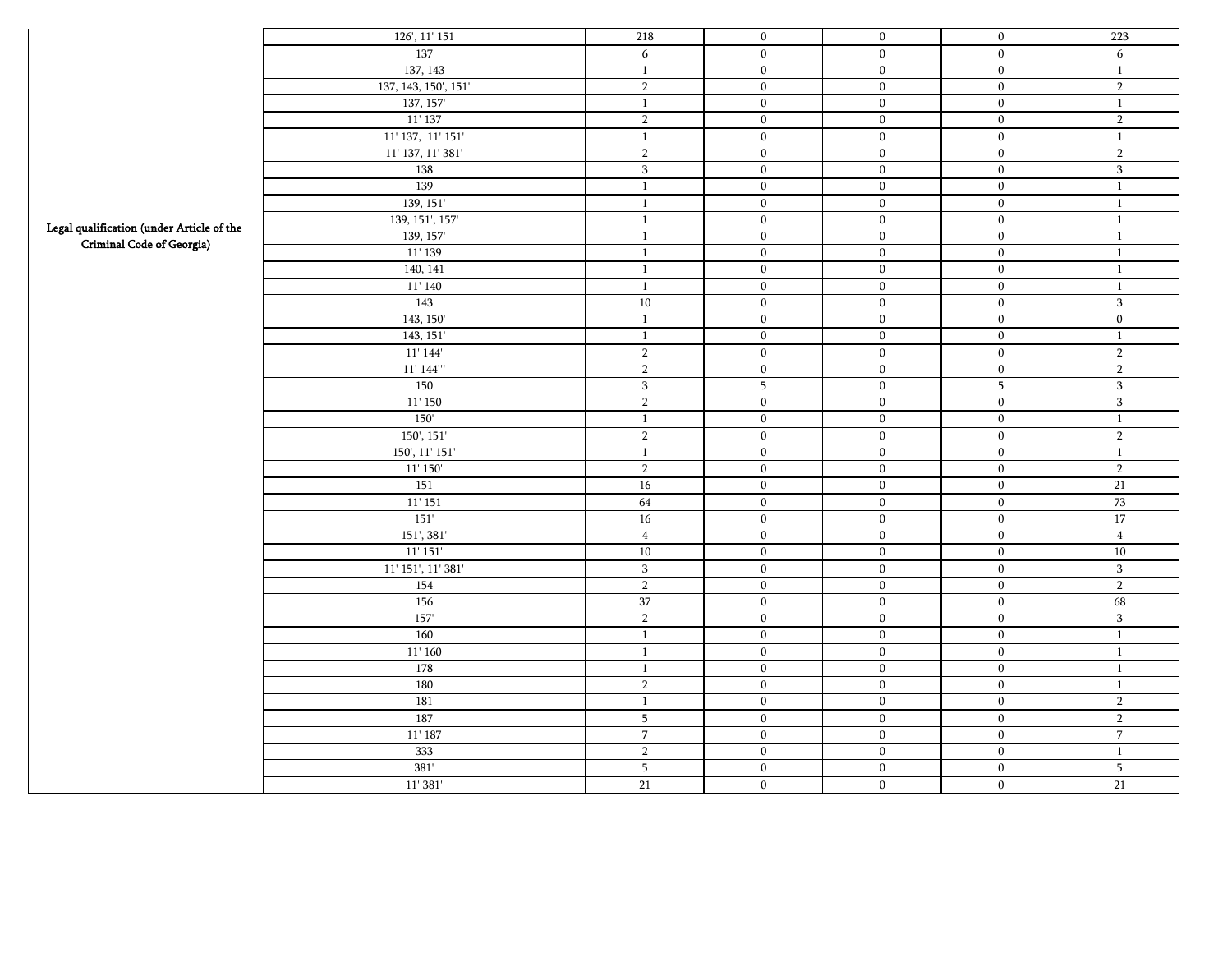|                                 | gender                              | 724              | $\mathbf{0}$   | $\mathbf{0}$ | $\Omega$     | 746            |
|---------------------------------|-------------------------------------|------------------|----------------|--------------|--------------|----------------|
|                                 | gender identity                     | 24               | $\mathbf{0}$   | $\mathbf{0}$ | $\Omega$     | 26             |
|                                 | sexual orientation                  | 12               | 5              | $\mathbf{0}$ | 5            | 21             |
|                                 | sex                                 | $\mathbf{0}$     | $\bf{0}$       | $\bf{0}$     | $\mathbf{0}$ | $\mathbf{0}$   |
|                                 | age                                 | $\mathbf{0}$     | $\mathbf{0}$   | $\mathbf{0}$ | $\mathbf{0}$ | $\mathbf{0}$   |
|                                 | disability                          | $\overline{7}$   | $\mathbf{0}$   | $\mathbf{0}$ | $\Omega$     | 6              |
|                                 | race <sup>3</sup>                   | 9                |                | $\mathbf{0}$ |              | 8              |
|                                 | religion                            | 3                | $\mathbf{0}$   | $\mathbf{0}$ | $\Omega$     | 3              |
|                                 | political or other view             | 10               | $\bf{0}$       | $\bf{0}$     | $\mathbf{0}$ | 9              |
| Sign of discrimination          | social affiliation                  |                  | $\mathbf{0}$   | $\mathbf{0}$ | $\Omega$     |                |
|                                 | place of residence                  | $\mathbf{0}$     | $\mathbf{0}$   | $\mathbf{0}$ | $\Omega$     | $\Omega$       |
|                                 | property or social status           | $\boldsymbol{0}$ | $\mathbf{0}$   | $\mathbf{0}$ | $\Omega$     | $\mathbf{0}$   |
|                                 | other signs of discrimination       | 5                | $\overline{2}$ | 2            | $\mathbf{0}$ |                |
|                                 | disability, gender                  | $\overline{2}$   | $\mathbf{0}$   | $\mathbf{0}$ | $\mathbf{0}$ | $\overline{2}$ |
|                                 | sexual orientation, gender          | $\overline{2}$   | $\mathbf{0}$   | $\mathbf{0}$ | $\Omega$     | $\overline{2}$ |
|                                 | religion, gender                    | $\overline{2}$   | $\bf{0}$       | $\bf{0}$     | $\Omega$     | $\overline{2}$ |
|                                 | race, gender                        | $\overline{2}$   | $\bf{0}$       |              | $\mathbf{0}$ | $\overline{2}$ |
|                                 | sexual orientation, gender identity | 31               | $\mathbf{0}$   | $\mathbf{0}$ | $\mathbf{0}$ | 63             |
|                                 | Tbilisi <sup>4</sup>                | 294              | $\bf{0}$       |              | $\Omega$     | 348            |
|                                 | Abkhazia                            | $\mathbf{0}$     | $\bf{0}$       | $\bf{0}$     | $\mathbf{0}$ | $\mathbf{0}$   |
|                                 | Adjara                              | 118              | $\mathbf{0}$   | $\mathbf{0}$ | $\Omega$     | 119            |
|                                 | Kakheti                             | 22               | $\overline{2}$ | 2            | $\mathbf{0}$ | 19             |
| <b>Territorial distribution</b> | Shida Kartli and Mtskheta-Mtianeti  | 42               | $\mathbf{0}$   | $\mathbf{0}$ | $\Omega$     | 35             |
|                                 | Kvemo Kartli                        | 114              | $\bf{0}$       | $\mathbf{0}$ | $\Omega$     | 124            |
|                                 | Western Georgia                     | 178              | 6              | $\mathbf{0}$ | 6            | 183            |
|                                 | Samegrelo-Zemo Svaneti              | 42               | $\mathbf{0}$   | $\mathbf{0}$ | $\mathbf{0}$ | 44             |
|                                 | Samtskhe-Javakheti                  | 24               | $\bf{0}$       | $\mathbf{0}$ | $\Omega$     | 23             |

<sup>1</sup>Age categories of launching prosecution, refusal to launch prosecution, termination of prosecution and diversion are recorded as follows: from 14 to 18 years and above 18 years.

 $^{2}$ The age category of granting victim status is recorded as follows: under 18 years, 18 to 60 years and over 60 years.

 $3$  Race, Skin color, language, citizenship, national and ethnic origin.

4 Tbilisi also encompasses data of the cases, on which procedural supervision is conducted by the General Prosecutor's Office of Georgia.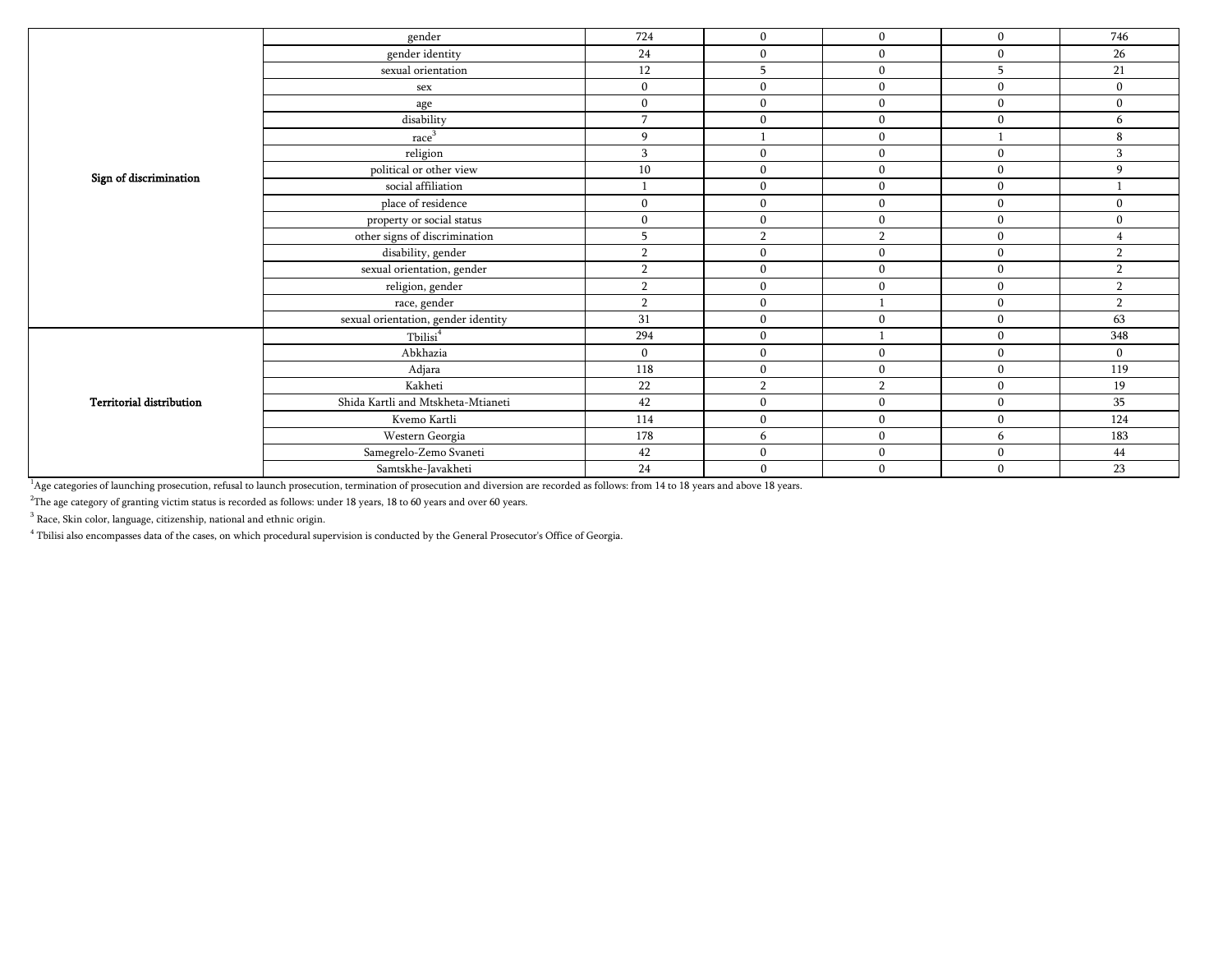#### Social Relations Prosecutor's Office of Georgia

| <b>Table N3</b> |  |
|-----------------|--|
|                 |  |

| Social Relations <sup>1</sup>                                                                                 | <b>Launching Prosecution</b> | <b>Diversion</b> | <b>Termination of Prosecution</b> | Refusal to launch prosecution |
|---------------------------------------------------------------------------------------------------------------|------------------------------|------------------|-----------------------------------|-------------------------------|
| 1 Spouse <sup>2</sup>                                                                                         | 561                          |                  |                                   |                               |
| 2 Parent                                                                                                      | 39                           |                  |                                   |                               |
| 3 Child <sup>*</sup>                                                                                          |                              |                  |                                   |                               |
| 4 Guardian                                                                                                    |                              |                  |                                   |                               |
| 5 Dependant person <sup>o</sup>                                                                               |                              |                  |                                   |                               |
| 6 Other member of Family                                                                                      | 51                           |                  |                                   |                               |
| 7 Acquaintance                                                                                                | 74                           |                  |                                   |                               |
| 8 Stranger                                                                                                    | 82                           |                  |                                   |                               |
| 9 Intimate Partner <sup>®</sup>                                                                               | 43                           |                  |                                   |                               |
| <sup>1</sup> Social relation defines who is a perpetrator (under probable cause proof standard) for a victim. |                              |                  |                                   |                               |

 $\boldsymbol{^{2}}$  Spouse implies a person within registered marriage, as well as unregistered marriage (including ex-spouses).  $\overline{\textbf{3}}$  Parent implies - mother, father, stepmother, stepfather, foster mother, foster father.

 $\spadesuit$  Child implies - child, stepchild, foster child.

Guardian implies - guardian, custodian, supporter.

Dependent person implies - person under guardianship and custodianship, beneficiary of support,

 $^{\bullet}$  Other member of family implies - persons listed in an article  $11^1$  of the criminal code of Georgia, except for the persons defined in this table, namely: "Spouse", "Parent", "Child", "Guardian", "Dependent person

**\*** Intimate partners are individuals who are not / have not been in a registered or unregistered marriage, do not/ did not maintain a common household, however have / used to have a close personal relationship accompanied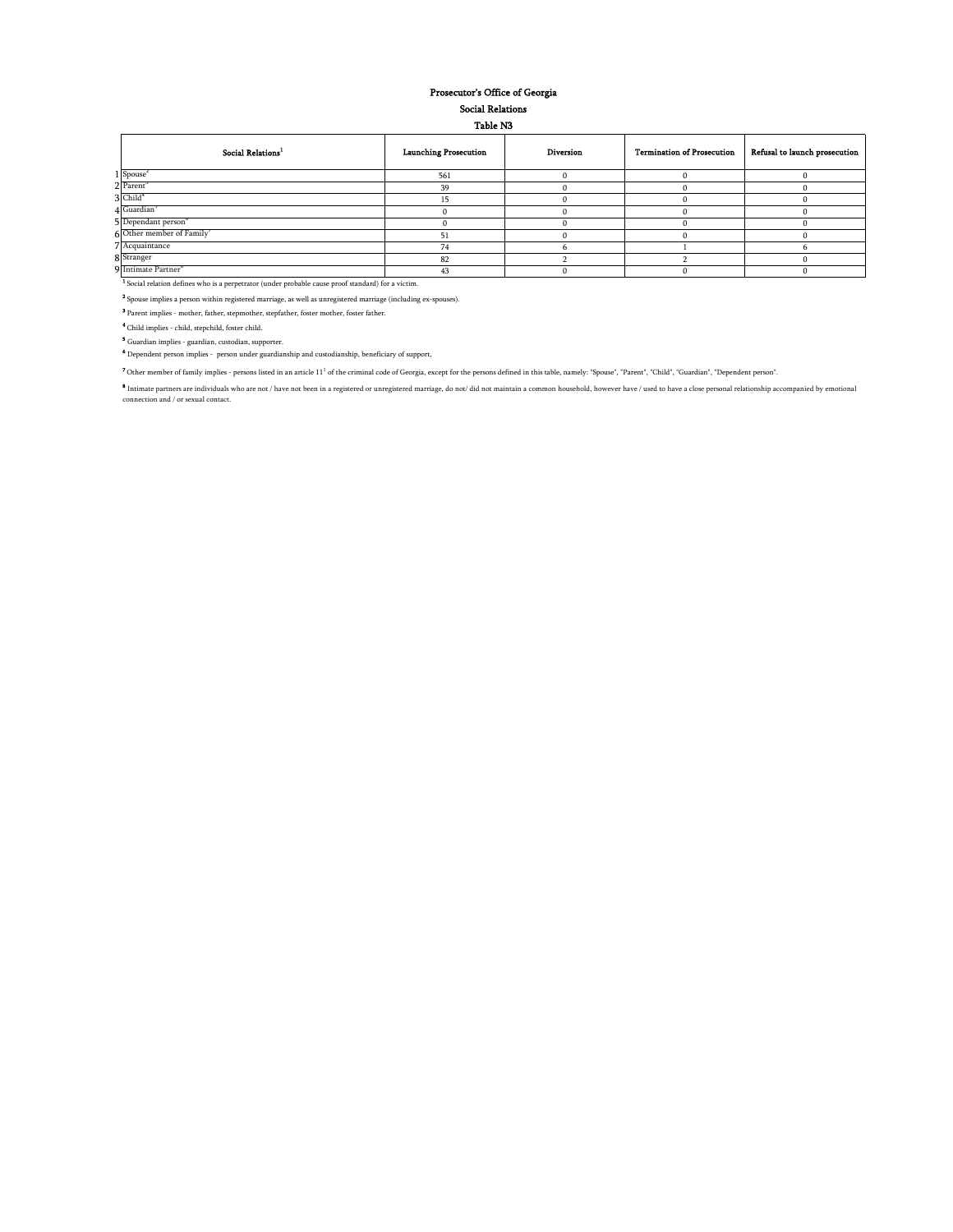#### Prosecutor's Office of Georgia Termination of Investigation Table N4

| Case (unit of observation)                                        | <b>Total Number</b>                             | 90             |
|-------------------------------------------------------------------|-------------------------------------------------|----------------|
|                                                                   | Investigation commenced in the reporting period | 87             |
| Grounds for termination of                                        | Article 105 - I, (a) of the CPCG                | 80             |
| investigation (under article of<br>the Criminal Procedure Code of | Article 105 - I, (i) of the CPCG                | 8              |
| Georgia)                                                          | Article 105 - I, (e) of the CPCG                | $\overline{2}$ |
|                                                                   | 115                                             | $\mathbf{1}$   |
|                                                                   | 120, 126                                        | $\mathbf{1}$   |
|                                                                   | 126                                             | 28             |
|                                                                   | 126'                                            | 19             |
|                                                                   | 138                                             | $\overline{2}$ |
|                                                                   | 140                                             | 6              |
|                                                                   | 11'140                                          | 5              |
| Legal qualification (under                                        | 142                                             | $\overline{2}$ |
| Article of the Criminal Code of                                   | 150                                             | $\mathbf{1}$   |
| Georgia)                                                          | 151                                             | 9              |
|                                                                   | 151, 126                                        | $\overline{2}$ |
|                                                                   | $11'$ 151                                       | $\mathbf{1}$   |
|                                                                   | 151'                                            | $\overline{2}$ |
|                                                                   | 155                                             | $\mathbf{1}$   |
|                                                                   | 160                                             | $\mathbf{1}$   |
|                                                                   | 187                                             | 8              |
|                                                                   | 187, 236                                        | 1              |
|                                                                   | Tbilisi <sup>1</sup>                            | 40             |
|                                                                   | Abkhazia                                        | $\mathbf{0}$   |
|                                                                   | Adjara                                          | 25             |
|                                                                   | Kakheti                                         | 8              |
| <b>Territorial distribution</b>                                   | Shida Kartli and Mtskheta-Mtianeti              | $\overline{2}$ |
|                                                                   | Kvemo Kartli                                    | 3              |
|                                                                   | Western Georgia                                 | 6              |
|                                                                   | Samegrelo-Zemo Svaneti                          | 4              |
|                                                                   | Samtskhe-Javakheti                              | $\overline{2}$ |

1 Tbilisi also encompasses data of the cases, on which procedural supervision is conducted by the General Prosecutor's Office of Georgia.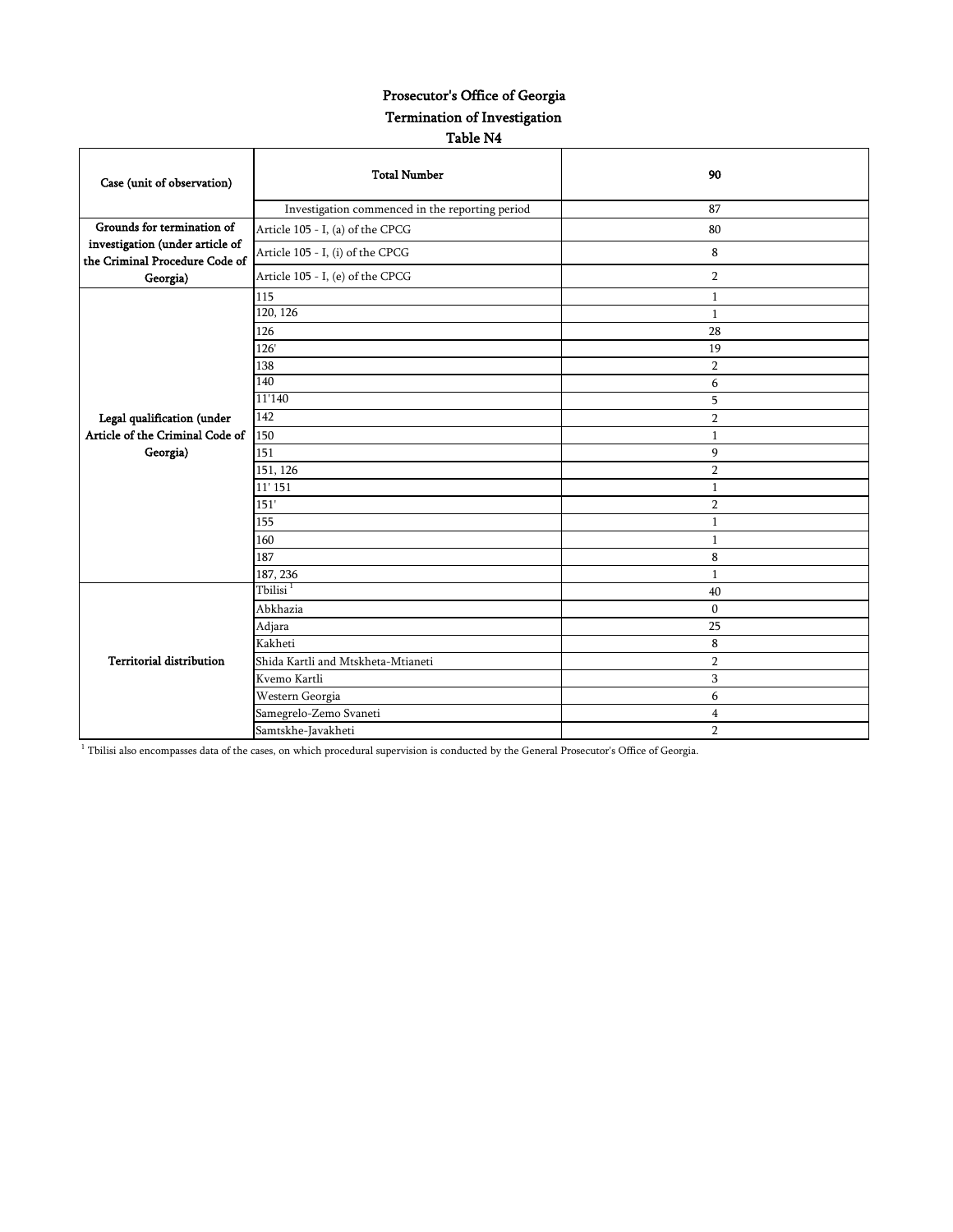# Supreme Court of Georgia

### (Data of Georgian district (city) courts)

### Number of Cases filed and handled

| Region                            | filed during the reporting period | number of cases handled during<br>the reporting period |  |
|-----------------------------------|-----------------------------------|--------------------------------------------------------|--|
|                                   | case                              | case                                                   |  |
| <b>Total</b>                      | 719                               | 463                                                    |  |
| Tbilisi                           | 245                               | 165                                                    |  |
| Abkhazia                          |                                   |                                                        |  |
| Adjara                            | 76                                | 41                                                     |  |
| Guria                             | 24                                | 11                                                     |  |
| Imereti                           | 164                               | 97                                                     |  |
| Kakheti                           | 16                                | 12                                                     |  |
| Mtskheta-Mtianeti                 | $10\,$                            | $\overline{7}$                                         |  |
| Racha-Lechkhumi and Kvemo Svaneti | $\,1\,$                           |                                                        |  |
| Samegrelo-Zemo Svaneti            | $41\,$                            | 33                                                     |  |
| Samtskhe-Javakheti                | $20\,$                            | $\mathbf{9}$                                           |  |
| Kvemo Kartli                      | 105                               | $70\,$                                                 |  |
| Shida Kartli                      | 17                                | 18                                                     |  |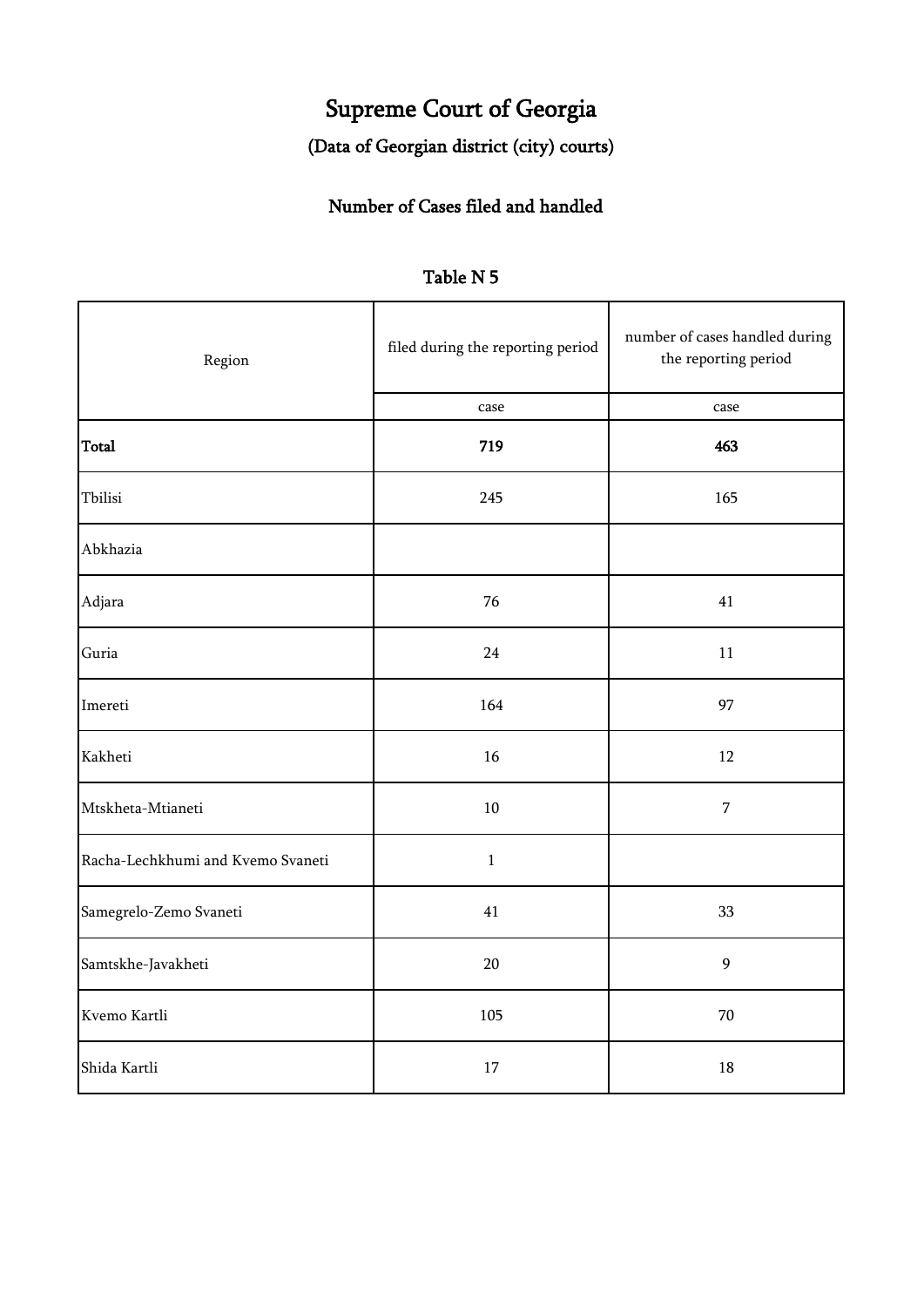### The results of examination of cases

| The result of examination of the case                           | number of cases handled during<br>the reporting period |              | among them cases where the<br>investigation commenced in the<br>reporting period |              |  |  |  |
|-----------------------------------------------------------------|--------------------------------------------------------|--------------|----------------------------------------------------------------------------------|--------------|--|--|--|
|                                                                 | case                                                   | person       | case                                                                             | person       |  |  |  |
| Totally handled cases, among them:                              | 463                                                    | 482          | 347                                                                              | 362          |  |  |  |
| · By delivering the verdict, among them:                        | 448                                                    | 464          | 340                                                                              | 355          |  |  |  |
| -following the main hearing                                     | 428                                                    | 441          | 323                                                                              | 335          |  |  |  |
| - based on a plea agreement                                     | 20                                                     | 23           | 17                                                                               | 20           |  |  |  |
| · Terminated, among them the grounds were:                      | 14                                                     | 17           | 6                                                                                | 6            |  |  |  |
| - CPC of Georgia article 105, paragraph 2b                      | $10\,$                                                 | 10           | 6                                                                                | 6            |  |  |  |
| - CPC of Georgia article 105, paragraph 2c                      | 3                                                      | 6            |                                                                                  |              |  |  |  |
| - CPC of Georgia article 105, paragraph 1e                      | $\mathbf{1}$                                           | $\mathbf{1}$ |                                                                                  |              |  |  |  |
| <i><b>Remanded to the Prosecutor's Office</b></i> , among them: | $\mathbf{1}$                                           | $\mathbf{1}$ | $\mathbf{1}$                                                                     | $\mathbf{1}$ |  |  |  |
| - by reason of diversion                                        | 1                                                      | $\mathbf{1}$ | $\mathbf{1}$                                                                     | $\mathbf{1}$ |  |  |  |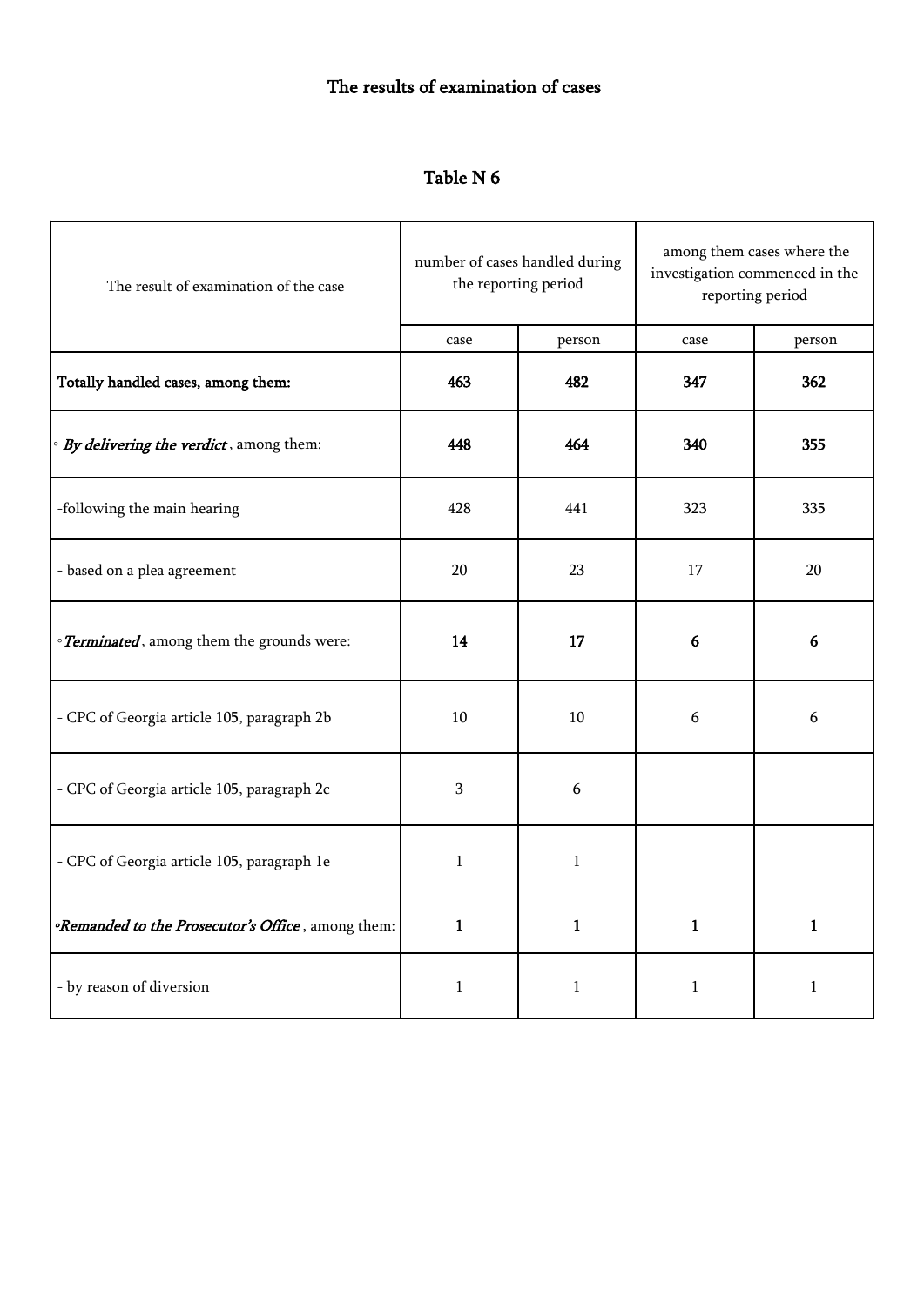# Verditcs of guilty and verdicts of not guilty

|                 | Verdict of guilty is<br>delivered | among them cases where<br>the investigation<br>commenced in the<br>reporting period | Verdict of not guilty is<br>delivered | among them cases where<br>the investigation<br>commenced in the reporting<br>period |
|-----------------|-----------------------------------|-------------------------------------------------------------------------------------|---------------------------------------|-------------------------------------------------------------------------------------|
| Total (persons) | 321                               | 253                                                                                 | 63                                    | 44                                                                                  |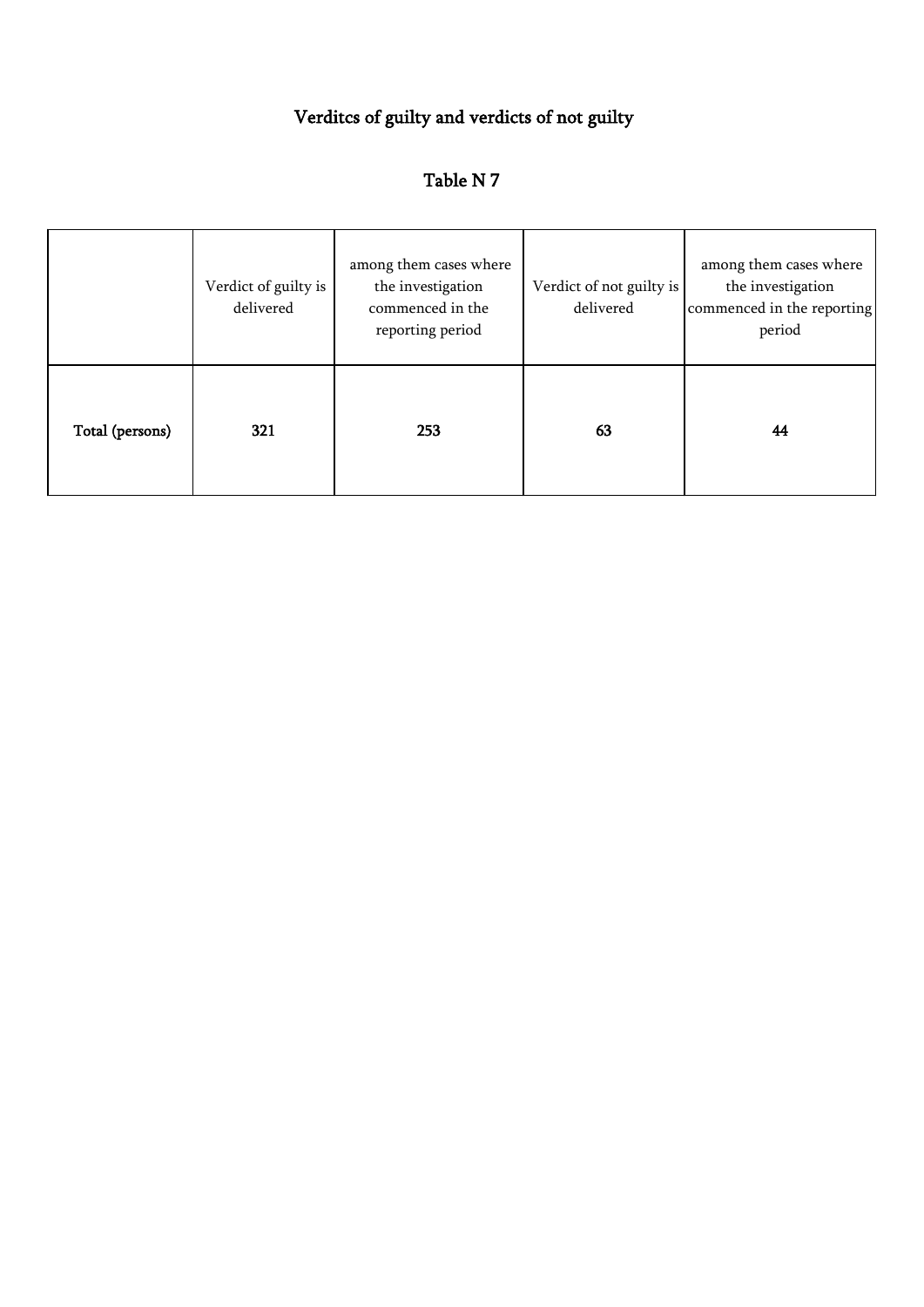# Number of convicted persons according to the articles of the Criminal Code of Georgia

Table N 8

| Articles of CCG                       | number of convicted                    |                         |                | among them                        |                    | among them cases where<br>among them                      |                |              |                               |                    |  |
|---------------------------------------|----------------------------------------|-------------------------|----------------|-----------------------------------|--------------------|-----------------------------------------------------------|----------------|--------------|-------------------------------|--------------------|--|
| (according to the main<br>article)    | persons during the<br>reporting period | man                     | woman          | from $14$ to $18$<br>years of age | aged 18 or<br>over | the investigation<br>commenced in the<br>reporting period | man            | woman        | from 14 to 18<br>years of age | aged 18 or<br>over |  |
| Total:                                | 321                                    | 318                     | 3 <sup>1</sup> | $\mathbf{1}$                      | 320                | 254                                                       | 253            | $\mathbf{1}$ | $\mathbf{1}$                  | 253                |  |
| $11^1 - 109$                          | $\mathbf{1}$                           | 1                       |                |                                   | $\mathbf{1}$       |                                                           |                |              |                               |                    |  |
| $11^1 - 19 - 109$                     | $\overline{4}$                         | $\overline{4}$          |                |                                   | $\overline{4}$     | $\mathbf{1}$                                              | $\mathbf{1}$   |              |                               | $\mathbf{1}$       |  |
| 19-109                                | $\mathbf{1}$                           | $\mathbf{1}$            |                |                                   | $\mathbf{1}$       |                                                           |                |              |                               |                    |  |
| $11^1 - 115$                          | $\sqrt{2}$                             | $\sqrt{2}$              |                |                                   | $\overline{2}$     | $\mathbf{1}$                                              | $\mathbf{1}$   |              |                               | $\mathbf{1}$       |  |
| $11^1 - 117$                          | $\mathbf{1}$                           | $\mathbf{1}$            |                | -1                                |                    | $\mathbf{1}$                                              | $\mathbf{1}$   |              | $\mathbf{1}$                  |                    |  |
| 120                                   | $\mathbf{1}$                           | $\mathbf{1}$            |                |                                   | $\mathbf{1}$       | $\mathbf{1}$                                              | $\mathbf{1}$   |              |                               | $\mathbf{1}$       |  |
| $11^1 - 120$                          | $\mathbf{3}$                           | $\overline{\mathbf{3}}$ |                |                                   | 3                  | $\sqrt{2}$                                                | $\overline{2}$ |              |                               | $\overline{2}$     |  |
| 126                                   | 21                                     | 21                      |                |                                   | 21                 | 17                                                        | 17             |              |                               | 17                 |  |
| $11^1 - 126$                          | $\overline{7}$                         | $\sqrt{2}$              |                |                                   | $\overline{7}$     | $\mathbf{3}$                                              | $\,$ 3 $\,$    |              |                               | $\mathbf{3}$       |  |
| $126^{1}$                             | 156                                    | 154                     | $\overline{2}$ |                                   | 156                | 132                                                       | 131            | $\mathbf{1}$ |                               | 132                |  |
| 137                                   | $\overline{2}$                         | $\overline{2}$          |                |                                   | $\overline{2}$     | $\overline{2}$                                            | $\overline{2}$ |              |                               | $\overline{2}$     |  |
| $11^1 - 138$                          | $\mathbf{1}$                           | $\mathbf{1}$            |                |                                   | $\,1\,$            | $\mathbf{1}$                                              | $\mathbf 1$    |              |                               | $\mathbf{1}$       |  |
| 140                                   | $\mathbf{1}$                           | $\mathbf{1}$            |                |                                   | $\mathbf{1}$       | $1\,$                                                     | $\mathbf{1}$   |              |                               | $\mathbf{1}$       |  |
| 143                                   | $\overline{4}$                         | $\overline{4}$          |                |                                   | $\boldsymbol{4}$   | $\overline{\mathbf{4}}$                                   | $\overline{4}$ |              |                               | $\overline{4}$     |  |
| $11^1 - 144^1$                        | $\mathbf{1}$                           | $\mathbf{1}$            |                |                                   | $\mathbf{1}$       | $\mathbf{1}$                                              | $\mathbf{1}$   |              |                               | $\mathbf{1}$       |  |
| $11^1 - 144^3$                        | $\overline{2}$                         | $\sqrt{2}$              |                |                                   | $\overline{2}$     |                                                           |                |              |                               |                    |  |
| 150                                   | $\overline{4}$                         | $\overline{4}$          |                |                                   | $\overline{4}$     | $\boldsymbol{4}$                                          | $\overline{4}$ |              |                               | $\overline{4}$     |  |
| $11^1 - 150$                          | 6                                      | $\boldsymbol{6}$        |                |                                   | 6                  | $\overline{2}$                                            | $\overline{2}$ |              |                               | $\boldsymbol{2}$   |  |
| $150^{\rm 1}$                         | $\mathbf{1}$                           | $\mathbf{1}$            |                |                                   | $\mathbf{1}$       | $\mathbf{1}$                                              | $\mathbf{1}$   |              |                               | $\mathbf{1}$       |  |
| 151                                   | 15                                     | 15                      |                |                                   | 15                 | 14                                                        | 14             |              |                               | 14                 |  |
| $111 - 151$                           | 58                                     | 58                      |                |                                   | 58                 | 42                                                        | 42             |              |                               | 42                 |  |
| $151^{\rm 1}$                         | $\overline{9}$                         | 9                       |                |                                   | $\boldsymbol{9}$   | $\bf 8$                                                   | $\bf 8$        |              |                               | $\bf 8$            |  |
| $11^1 - 151^1$                        | $\mathbf{3}$                           | $\mathbf 3$             |                |                                   | $\mathbf{3}$       | $\mathbf{1}$                                              | $\mathbf{1}$   |              |                               | $\mathbf{1}$       |  |
| 156                                   | $\overline{4}$                         | $\mathbf{3}$            | $\mathbf{1}$   |                                   | $\overline{4}$     | $\mathbf{3}$                                              | $\sqrt{3}$     |              |                               | $\sqrt{3}$         |  |
| 187                                   | $\overline{7}$                         | $\overline{7}$          |                |                                   | $\overline{7}$     | $\overline{7}$                                            | $\overline{7}$ |              |                               | $\overline{7}$     |  |
| $11^1 - 187$                          | $\mathbf{1}$                           | $\mathbf{1}$            |                |                                   | $\mathbf{1}$       | $\mathbf{1}$                                              | $\mathbf{1}$   |              |                               | $\mathbf{1}$       |  |
| $239^{1}$                             | $\mathbf{1}$                           | $\mathbf{1}$            |                |                                   | $\mathbf{1}$       |                                                           |                |              |                               |                    |  |
| $\mathbf{381}^{1}$                    | $\sqrt{2}$                             | $\overline{2}$          |                |                                   | $\overline{2}$     | $\sqrt{2}$                                                | $\overline{2}$ |              |                               | $\overline{2}$     |  |
| $\mathbf{11}^1\text{-}3\mathbf{81}^1$ | $\overline{2}$                         | $\overline{2}$          |                |                                   | $\overline{2}$     | $\overline{2}$                                            | $\overline{2}$ |              |                               | $\overline{2}$     |  |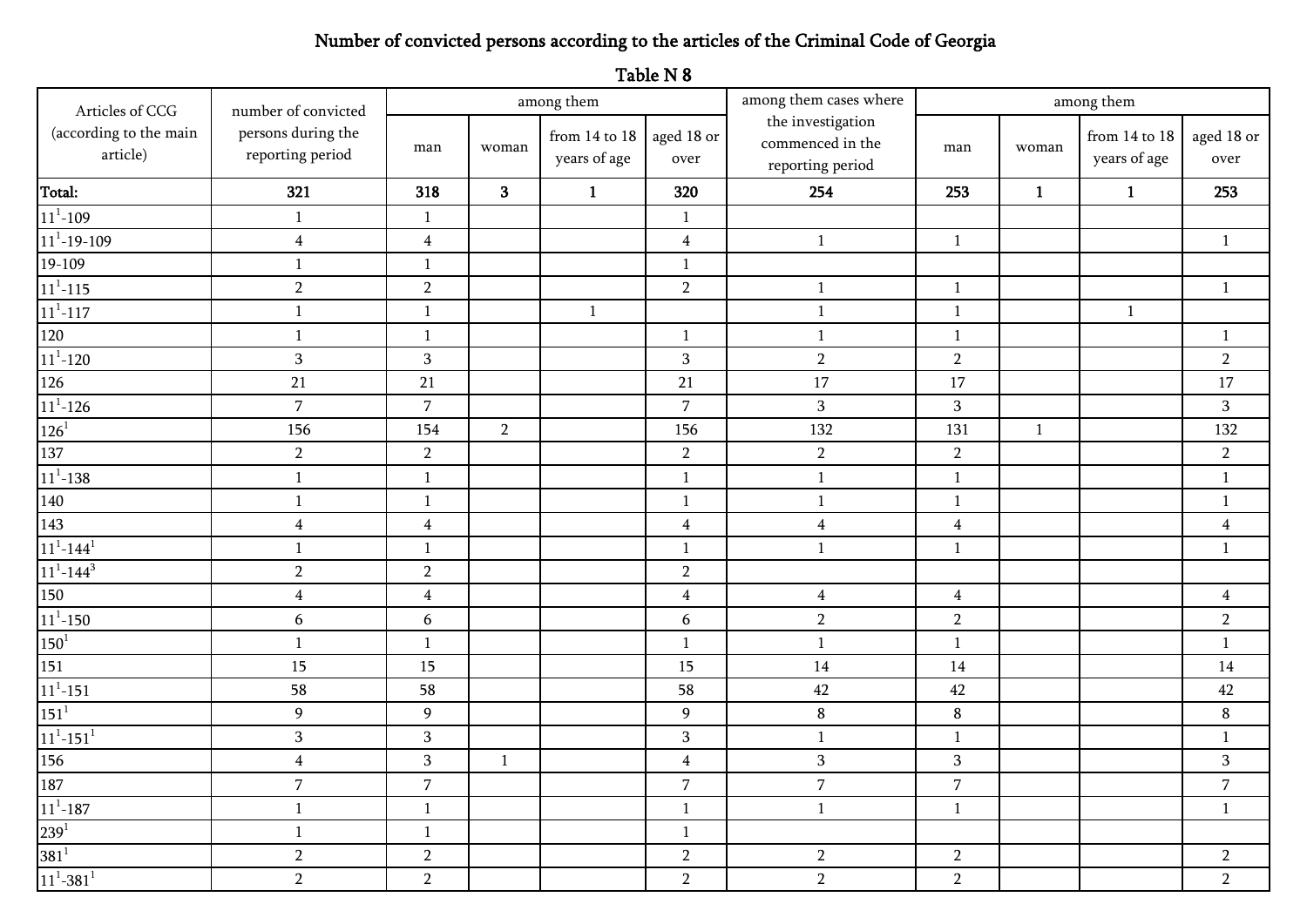# Types of punishments imposed on convicted persons

| Table N 9 |  |  |
|-----------|--|--|
|-----------|--|--|

|                              | number of convicted                    |                           |                                 | Among them were charged |                               |
|------------------------------|----------------------------------------|---------------------------|---------------------------------|-------------------------|-------------------------------|
| Articles of the CCG          | persons during the<br>reporting period | Deprivation of<br>liberty | Conditional<br>${\tt sentence}$ | Fine                    | Community<br>$\mbox{service}$ |
| Total                        | 321                                    | 121                       | 161                             | $\mathbf{9}$            | $30\,$                        |
| $11^1 - 109$                 | $\mathbf{1}$                           | $\mathbf{1}$              |                                 |                         |                               |
| 111-19-109                   | $\overline{\mathbf{4}}$                | $\overline{4}$            |                                 |                         |                               |
| 19-109                       | $1\,$                                  | $\mathbf{1}$              |                                 |                         |                               |
| $11^1 - 115$                 | $\overline{2}$                         | $\sqrt{2}$                |                                 |                         |                               |
| $11^1 - 117$                 | $1\,$                                  |                           | $\,1\,$                         |                         |                               |
| 120                          | $\,1$                                  | $\,1\,$                   |                                 |                         |                               |
| $11^1 - 120$                 | $\mathbf{3}$                           | $\sqrt{2}$                | $\mathbf 1$                     |                         |                               |
| 126                          | 21                                     | $\sqrt{3}$                | $14\,$                          | $\mathbf{3}$            | $\,1$                         |
| $11^1 - 126$                 | $\boldsymbol{7}$                       | $\overline{5}$            | $\overline{2}$                  |                         |                               |
| $126^{\rm{1}}$               | 156                                    | 49                        | 83                              |                         | $24\,$                        |
| 137                          | $\overline{2}$                         | $\sqrt{2}$                |                                 |                         |                               |
| $11^1 - 138$                 | $\mathbf{1}$                           | $1\,$                     |                                 |                         |                               |
| 140                          | $\mathbf{1}$                           | $\mathbf{1}$              |                                 |                         |                               |
| 143                          | $\overline{\mathbf{4}}$                | $\overline{4}$            |                                 |                         |                               |
| $11^1 - 144^1$               | $\mathbf{1}$                           | $\mathbf{1}$              |                                 |                         |                               |
| $11^{1} - 144^{3}$           | $\overline{2}$                         | $\sqrt{2}$                |                                 |                         |                               |
| 150                          | $\overline{4}$                         |                           | $\overline{4}$                  |                         |                               |
| $11^{1} - 150$               | $\sqrt{6}$                             | $\sqrt{2}$                | $\overline{\mathbf{4}}$         |                         |                               |
| $150^1$                      | $\,1$                                  | $\mathbf 1$               |                                 |                         |                               |
| $\boxed{151}$                | $15\,$                                 | $\sqrt{2}$                | $\overline{9}$                  | $\pmb{4}$               |                               |
| $11^1 - 151$                 | 58                                     | 28                        | ${\bf 24}$                      | $\mathbf 1$             | $\overline{5}$                |
| $151^1$                      | $\boldsymbol{9}$                       | $\,1\,$                   | $\bf 8$                         |                         |                               |
| $11^1 - 151^1$               | $\mathbf{3}$                           | $\mathbf{1}$              | $\overline{2}$                  |                         |                               |
| $\frac{156}{ }$              | $\overline{4}$                         | $\mathbf 3$               | $\,1\,$                         |                         |                               |
| 187                          | $\sqrt{7}$                             | $\,1\,$                   | $\overline{\mathbf{5}}$         | $\mathbf{1}$            |                               |
| $\mathbf{11^{1}\text{-}187}$ | $\,1\,$                                |                           | $\,1\,$                         |                         |                               |
| 239 <sup>1</sup>             | $\mathbf 1$                            | $\,1$                     |                                 |                         |                               |
| $381^{1}$                    | $\sqrt{2}$                             | $\,1\,$                   | $\,1\,$                         |                         |                               |
| $11^1 - 381^1$               | $\overline{a}$                         | $\,1\,$                   | $\,1$                           |                         |                               |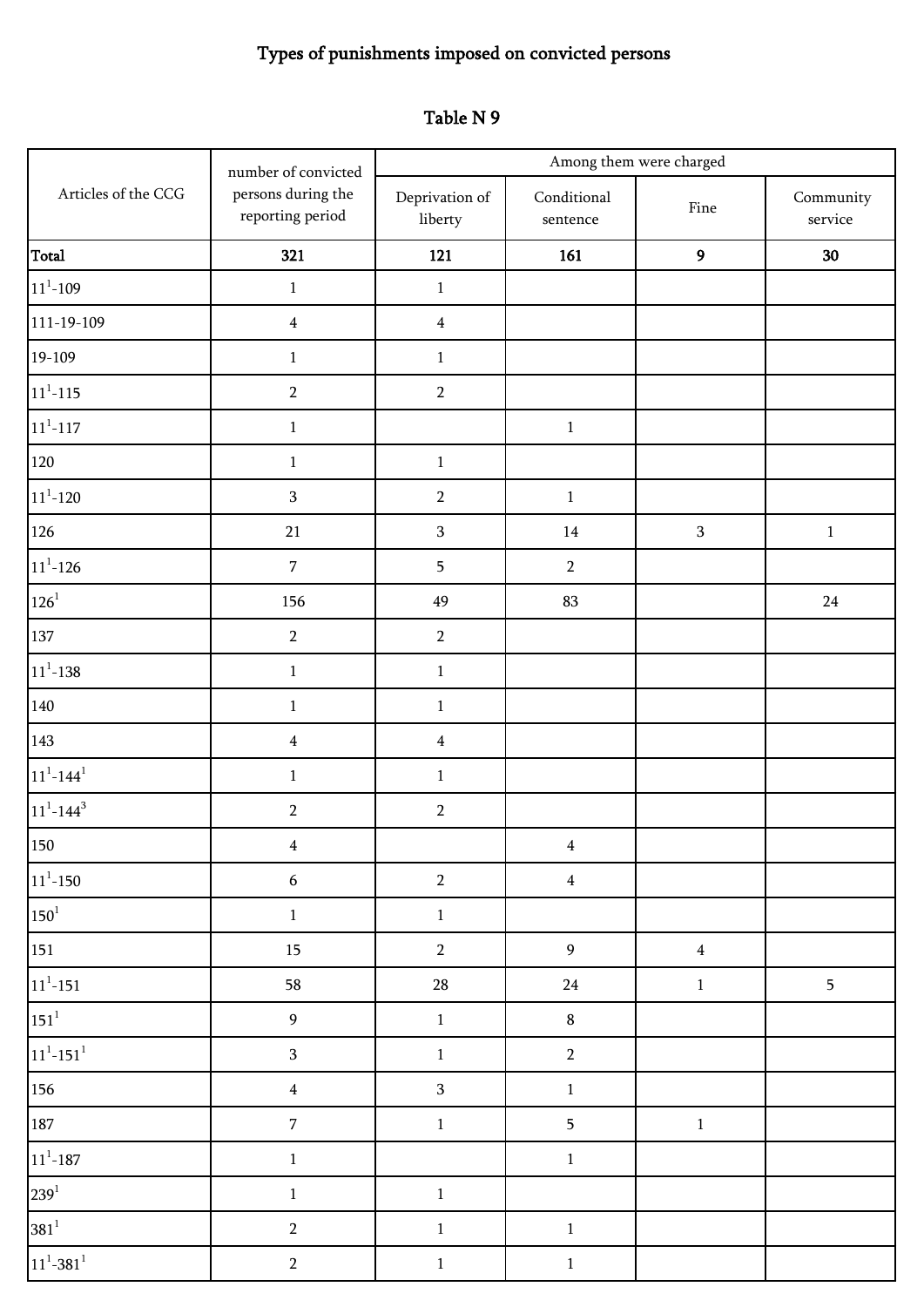| Ground of intolerance               | number of convicted persons in<br>the reporting period | among them cases where the<br>investigation commenced in the<br>reporting period |
|-------------------------------------|--------------------------------------------------------|----------------------------------------------------------------------------------|
| Total (person)                      | 321                                                    | 255                                                                              |
| gender                              | 284                                                    | 228                                                                              |
| gender identity                     | 11                                                     | $\overline{9}$                                                                   |
| sexual orientation                  | 7                                                      | $\sqrt{2}$                                                                       |
| sex                                 |                                                        |                                                                                  |
| age                                 | $\mathbf{1}$                                           |                                                                                  |
| disability                          | $\,1$                                                  | $\mathbf{1}$                                                                     |
| $\mathop{\rm race}\nolimits^{1)}$   | 5                                                      | 5                                                                                |
| religion                            | $\overline{2}$                                         | $\mathbf{1}$                                                                     |
| political or other view             | 4                                                      | $\overline{4}$                                                                   |
| social affiliation                  |                                                        |                                                                                  |
| place of residence                  |                                                        |                                                                                  |
| property or social status           |                                                        |                                                                                  |
| other signs of discrimination       | $\overline{4}$                                         | $\ensuremath{\mathbf{3}}$                                                        |
| sexual orientation, gender identity | $\mathbf{1}$                                           | $\mathbf 1$                                                                      |
| sexual orientation, gender          | $\mathbf{1}$                                           | $\mathbf{1}$                                                                     |

Table N 10

 $^{\rm 1)}$  Race, skin color, language, citizenship, national and ethnic origin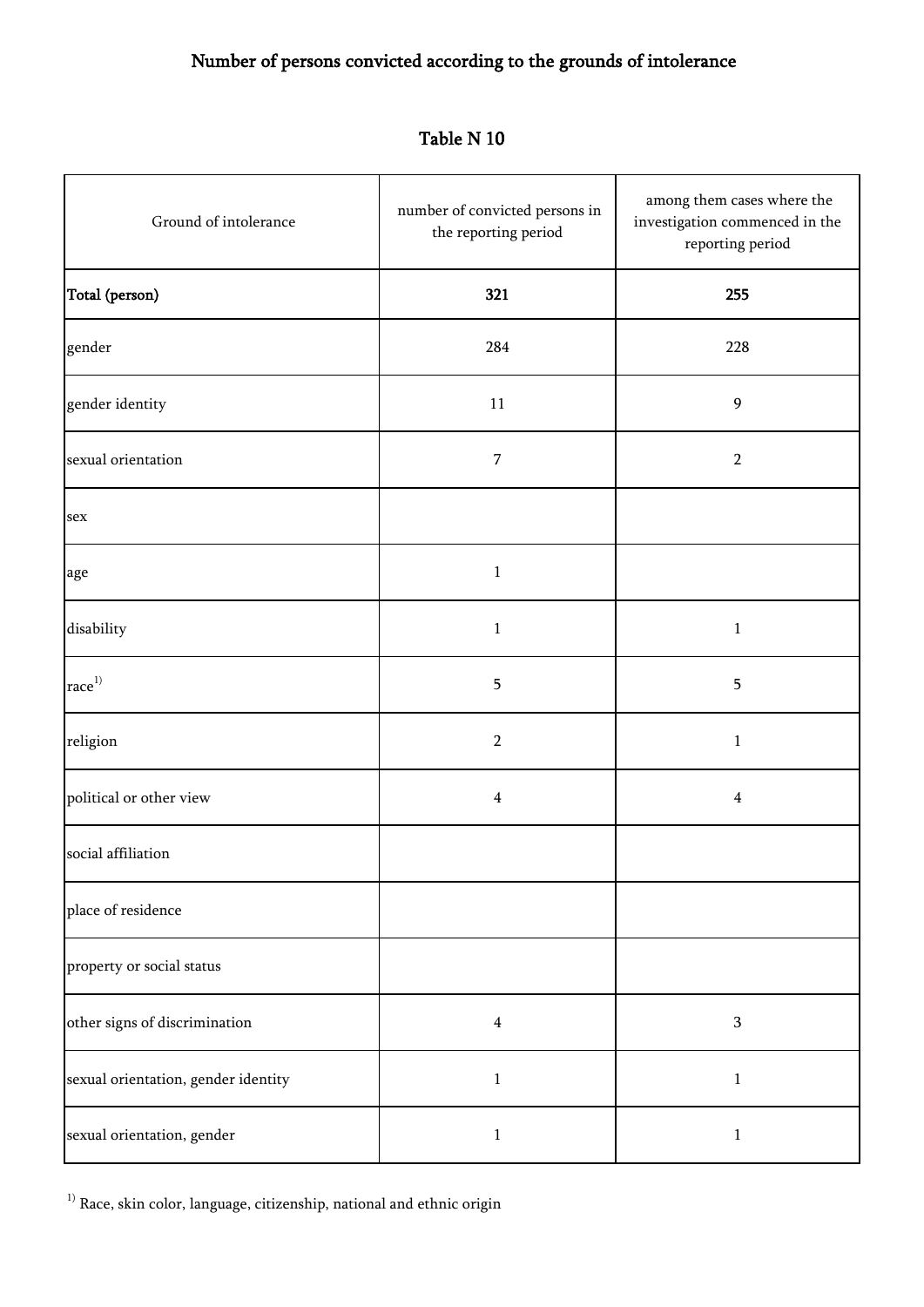#### Social Relations

#### Table N 11

| Social relations <sup>1)</sup>      | Convict's attitude towards the victim<br>(towards the victims) | among them according to the cases<br>where the investigation commenced in<br>the reporting period |
|-------------------------------------|----------------------------------------------------------------|---------------------------------------------------------------------------------------------------|
| $\mbox{Spouse}^2$                   | 230                                                            | 182                                                                                               |
| Parent <sup>3</sup>                 | $\bf 8$                                                        | 6                                                                                                 |
| Child <sup>4</sup>                  | 6                                                              | $\overline{4}$                                                                                    |
| Guardian <sup>5</sup>               |                                                                |                                                                                                   |
| Dependant person <sup>6</sup>       |                                                                |                                                                                                   |
| Other member of Family <sup>7</sup> | 16                                                             | 11                                                                                                |
| Acquaintance                        |                                                                |                                                                                                   |
| Stranger                            | 56                                                             | 40                                                                                                |
| Intimate Partner <sup>8</sup>       | 17                                                             | 16                                                                                                |

 $1)$  Social relation - Defines who is a convict for a victim

 $^{2)}$  Spouse -implies a person within registered marriage, as well as unregistered marriage (including exspouses)

 $3)$  **Parent** - mother, father, foster mother, foster father, adopting parent, adopting parent's spouse

4) Child - child, stepchild, foster child, adopted child

 $5)$  Guardian - guardian, custodian, supporter

 $<sup>6)</sup>$  Dependent person - beneficiary of guardianship, custodianship and receiver of support</sup>

 $^{7)}$  Other member of family - persons listed in an article  $11^1$  of the criminal code of Georgia, except for persons that fall into categories defined above

 $^{8)}$ Intimate partners are individuals who are not / have not been in a registered or unregistered marriage, do not/ did not maintain a common household, however have / used to have a close personal relationship accompanied by emotional connection and / or sexual contact.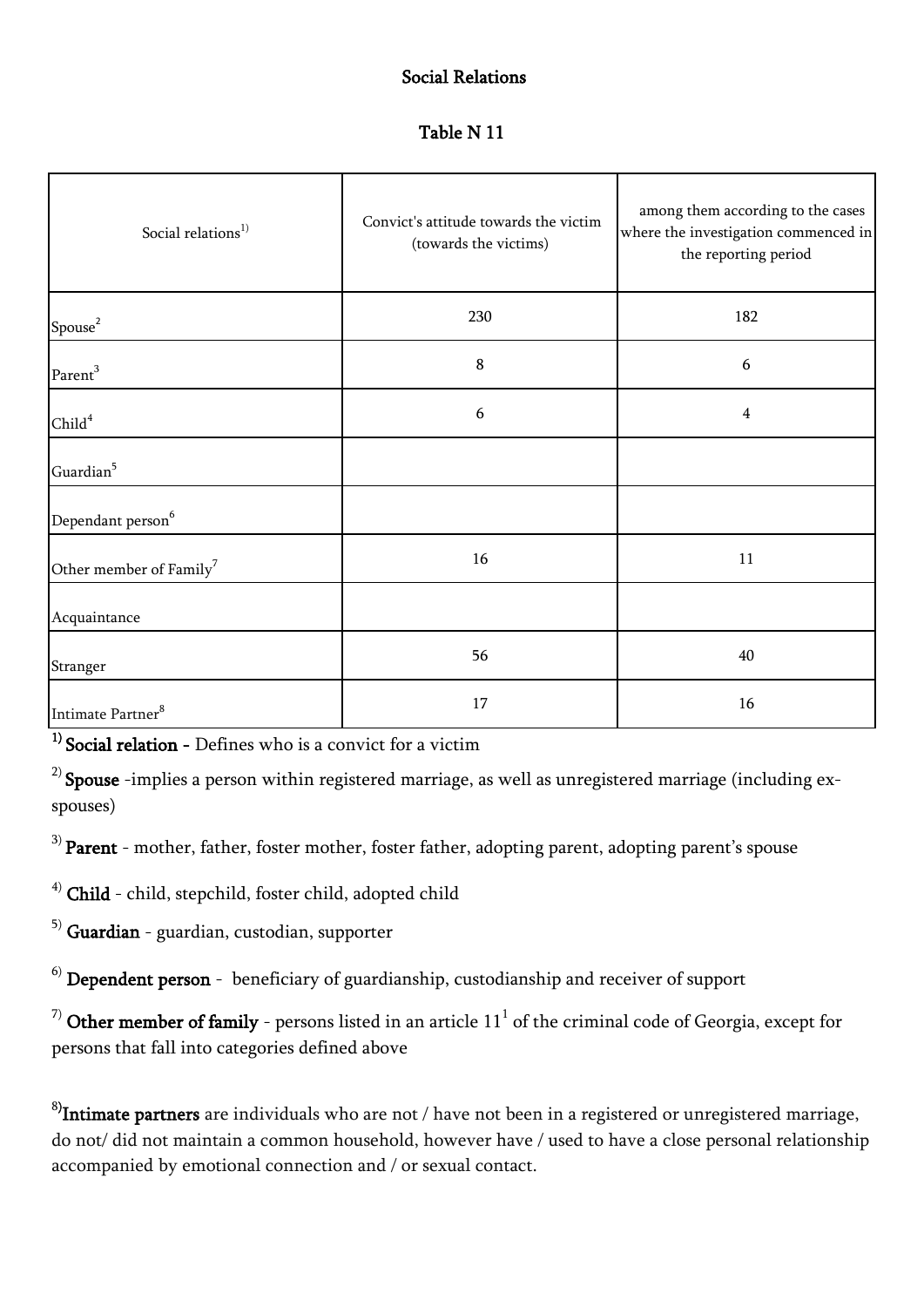### Application of Article  $53<sup>1</sup>$  paragraph 1 of the CCG as an aggravating circumstance

|                                                                                                                                                                                                                                                     |                                                                                                            |                  | Among them the basis of intolerance |                    |     |              |              |                |                |                            |                    |                    |                              |                                  |                                        |                               |
|-----------------------------------------------------------------------------------------------------------------------------------------------------------------------------------------------------------------------------------------------------|------------------------------------------------------------------------------------------------------------|------------------|-------------------------------------|--------------------|-----|--------------|--------------|----------------|----------------|----------------------------|--------------------|--------------------|------------------------------|----------------------------------|----------------------------------------|-------------------------------|
| Articles of the<br>CCG                                                                                                                                                                                                                              | Number of convicted<br>persons where the<br>article ${\bf 53}^1$ paragraph<br>$1$ of the CCG is<br>applied | Gender           | Gender Identity                     | Sexual orientation | Sex | $Age$ e      | Disability   | Race           | Religion       | Political or other<br>view | Social affiliation | Place of residence | Property or social<br>status | Other signs of<br>discrimination | sexual orientation,<br>gender identity | sexual orientation,<br>gender |
| Total                                                                                                                                                                                                                                               | 198                                                                                                        | 164              | $10\,$                              | 6                  |     | $\mathbf{1}$ | $\mathbf{1}$ | 5 <sub>1</sub> | $\overline{2}$ | $\overline{\mathbf{4}}$    |                    |                    |                              | $\overline{\mathbf{3}}$          | $\mathbf{1}$                           | $\mathbf{1}$                  |
|                                                                                                                                                                                                                                                     | $\,1\,$                                                                                                    | $1\,$            |                                     |                    |     |              |              |                |                |                            |                    |                    |                              |                                  |                                        |                               |
| $\frac{11^{1}-19-109}{19-109}$                                                                                                                                                                                                                      | $\,1\,$                                                                                                    |                  |                                     | $\mathbf{1}$       |     |              |              |                |                |                            |                    |                    |                              |                                  |                                        |                               |
| $11^1 - 115$                                                                                                                                                                                                                                        | $\,1$                                                                                                      | $\,1$            |                                     |                    |     |              |              |                |                |                            |                    |                    |                              |                                  |                                        |                               |
| 120                                                                                                                                                                                                                                                 | $\,1\,$                                                                                                    | $1\,$            |                                     |                    |     |              |              |                |                |                            |                    |                    |                              |                                  |                                        |                               |
| $\begin{array}{l} \bf \boxed{11^{1}\text{-}120} \\ \bf \boxed{126} \\ \bf \boxed{11^{1}\text{-}126} \\ \bf \boxed{126^{1}} \\ \bf \boxed{137} \\ \bf \boxed{11^{1}\text{-}138} \\ \bf \boxed{140} \\ \bf \boxed{11^{1}\text{-}144^{1}} \end{array}$ | $\overline{2}$                                                                                             | $\overline{2}$   |                                     |                    |     |              |              |                |                |                            |                    |                    |                              |                                  |                                        |                               |
|                                                                                                                                                                                                                                                     | 17                                                                                                         | $\mathbf{3}$     | $\overline{\mathbf{5}}$             | $5\phantom{.}$     |     |              |              | $\overline{4}$ |                |                            |                    |                    |                              |                                  |                                        |                               |
|                                                                                                                                                                                                                                                     | $\overline{5}$                                                                                             | $\overline{5}$   |                                     |                    |     |              |              |                |                |                            |                    |                    |                              |                                  |                                        |                               |
|                                                                                                                                                                                                                                                     | 88                                                                                                         | 86               |                                     |                    |     | $\mathbf{1}$ | $\mathbf{1}$ |                |                |                            |                    |                    |                              |                                  |                                        |                               |
|                                                                                                                                                                                                                                                     | $\mathbf{1}$                                                                                               |                  |                                     |                    |     |              |              |                | $\mathbf{1}$   |                            |                    |                    |                              |                                  |                                        |                               |
|                                                                                                                                                                                                                                                     | $\,1\,$                                                                                                    | $\mathbf{1}$     |                                     |                    |     |              |              |                |                |                            |                    |                    |                              |                                  |                                        |                               |
|                                                                                                                                                                                                                                                     | $\mathbf{1}$                                                                                               | $\mathbf{1}$     |                                     |                    |     |              |              |                |                |                            |                    |                    |                              |                                  |                                        |                               |
|                                                                                                                                                                                                                                                     | $\mathbf{1}$                                                                                               | $\mathbf{1}$     |                                     |                    |     |              |              |                |                |                            |                    |                    |                              |                                  |                                        |                               |
| $\frac{11^{1}-144^{3}}{150}$<br>$\frac{11^{1}-150}{11^{1}-150}$                                                                                                                                                                                     | $\mathbf{1}$                                                                                               | $\mathbf{1}$     |                                     |                    |     |              |              |                |                |                            |                    |                    |                              |                                  |                                        |                               |
|                                                                                                                                                                                                                                                     | $\overline{2}$                                                                                             | $\overline{2}$   |                                     |                    |     |              |              |                |                |                            |                    |                    |                              |                                  |                                        |                               |
|                                                                                                                                                                                                                                                     | $\mathbf{3}$                                                                                               | 3                |                                     |                    |     |              |              |                |                |                            |                    |                    |                              |                                  |                                        |                               |
| $\frac{150^{1}}{150^{1}}$ $\frac{11^{1}-151}{151^{1}}$ $\frac{11^{1}-151^{1}}{156}$                                                                                                                                                                 | $\mathbf{1}$                                                                                               | $\mathbf{1}$     |                                     |                    |     |              |              |                |                |                            |                    |                    |                              |                                  |                                        |                               |
|                                                                                                                                                                                                                                                     | 12                                                                                                         | $\boldsymbol{6}$ | $\overline{4}$                      |                    |     |              |              | $\mathbf{1}$   |                |                            |                    |                    |                              |                                  | $\mathbf{1}$                           |                               |
|                                                                                                                                                                                                                                                     | 36                                                                                                         | 35               |                                     |                    |     |              |              |                |                |                            |                    |                    |                              |                                  |                                        | $\mathbf{1}$                  |
|                                                                                                                                                                                                                                                     | $\boldsymbol{6}$                                                                                           | $\boldsymbol{6}$ |                                     |                    |     |              |              |                |                |                            |                    |                    |                              |                                  |                                        |                               |
|                                                                                                                                                                                                                                                     | $\mathbf{3}$                                                                                               | $\mathbf{3}$     |                                     |                    |     |              |              |                |                |                            |                    |                    |                              |                                  |                                        |                               |
|                                                                                                                                                                                                                                                     | $\overline{4}$                                                                                             |                  |                                     |                    |     |              |              |                | $\mathbf{1}$   |                            |                    |                    |                              | 3                                |                                        |                               |
| $\frac{187}{187}$ $\frac{11^{1}-187}{381^{1}}$ $\frac{381^{1}}{11^{1}-381^{1}}$                                                                                                                                                                     | $\boldsymbol{6}$                                                                                           | $\,1$            | $\,1\,$                             |                    |     |              |              |                |                | $\overline{4}$             |                    |                    |                              |                                  |                                        |                               |
|                                                                                                                                                                                                                                                     | $\mathbf{1}$                                                                                               | $\mathbf{1}$     |                                     |                    |     |              |              |                |                |                            |                    |                    |                              |                                  |                                        |                               |
|                                                                                                                                                                                                                                                     | $\overline{2}$                                                                                             | $\overline{2}$   |                                     |                    |     |              |              |                |                |                            |                    |                    |                              |                                  |                                        |                               |
|                                                                                                                                                                                                                                                     | $\,1$                                                                                                      | $\,1$            |                                     |                    |     |              |              |                |                |                            |                    |                    |                              |                                  |                                        |                               |